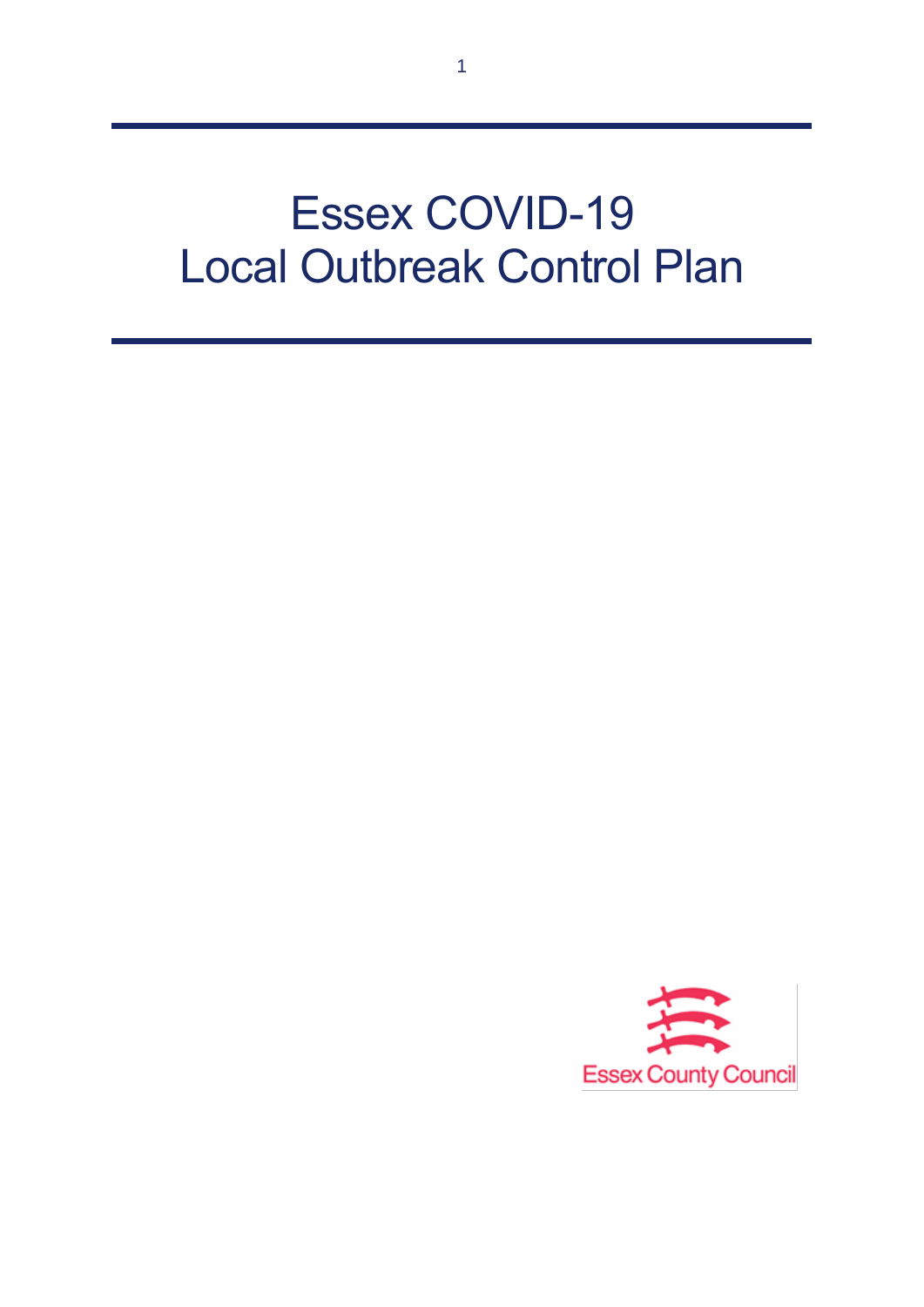# **Table of Contents**

| 1.1. |                                                                   |  |
|------|-------------------------------------------------------------------|--|
| 1.2. |                                                                   |  |
| 2.   |                                                                   |  |
| 2.1. |                                                                   |  |
| 2.2. |                                                                   |  |
| 2.3. |                                                                   |  |
| 2.4  |                                                                   |  |
|      |                                                                   |  |
| 3.1. |                                                                   |  |
| 3.2. |                                                                   |  |
| 3.3. |                                                                   |  |
| 3.4. |                                                                   |  |
| 3.5. | Essex & Southend Contact Tracing Service Processes 19             |  |
| 3.6. | Memorandums of Understanding and Standard Operating Procedures 21 |  |
| 3.7. |                                                                   |  |
|      |                                                                   |  |
| 4.1. |                                                                   |  |
| 4.2. |                                                                   |  |
| 5.   |                                                                   |  |
| 6.   |                                                                   |  |
| 7.   |                                                                   |  |
|      |                                                                   |  |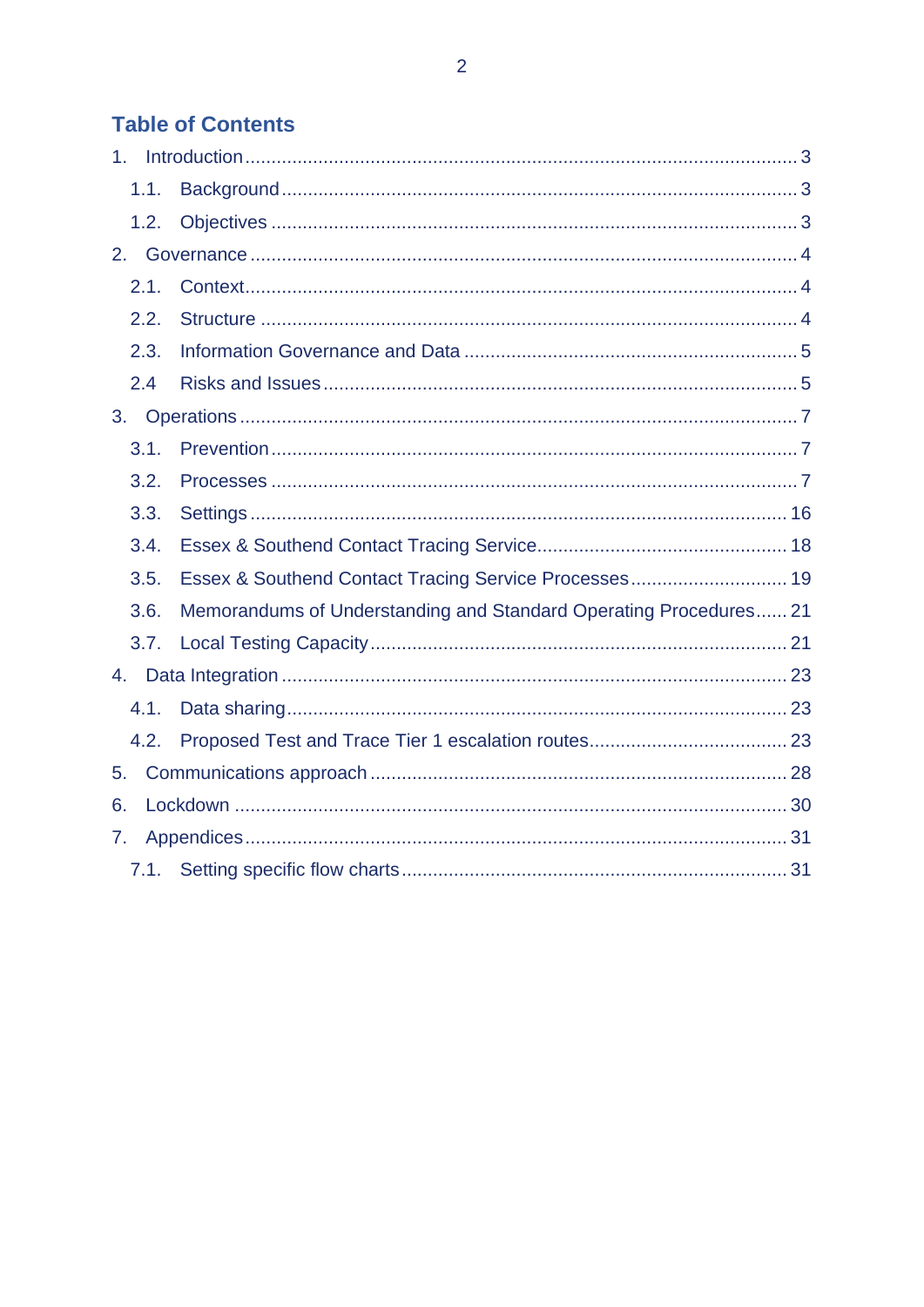# **1. Introduction**

#### **1.1. Background**

On the 22<sup>nd</sup> May 2020 the Government announced that as part of its national strategy to reduce infection from SARS-CoV-2 it would expect every area in England to create a COVID-19 Local Outbreak Control Plan by the end of June 2020. The plans are to lead by the Directors of Public Health in Local Authorities.

This Local Outbreak Control Plans were required to cover seven themes:

- 1. Planning for outbreaks in care homes and schools.
- 2. Identifying and managing outbreaks in high risk places, locations and communities.
- 3. Identifying methods for local testing capacity.
- 4. Contact tracing in complex settings.
- 5. National and local data integration.
- 6. Supporting vulnerable people to get help to self-isolate
- 7. Establishing local governance structures.

#### **1.2. Objectives**

This document outlines the plan for local outbreaks of COVID-19 in the Essex County Council (ECC) area and how this works with regional and national systems for COVID-19 control.

The key objective of the Local Outbreak Control Plan is to protect the health of the population of Essex by:

- Prevention of the spread of COVID-19 and associated disease
- Pro-active management of high risk settings. These are settings which would be complex and problematic if an outbreak were to occur.
- Early identification and proactive management of local outbreaks to reduce risk to life.
- Co-ordination of capabilities across partner authorities, agencies, and stakeholders.
- Assuring the public and stakeholders that this is being effectively delivered.
- Enable economic recovery through controlled relaxation of 'lockdown', underpinned by a robust and effective infection control strategy.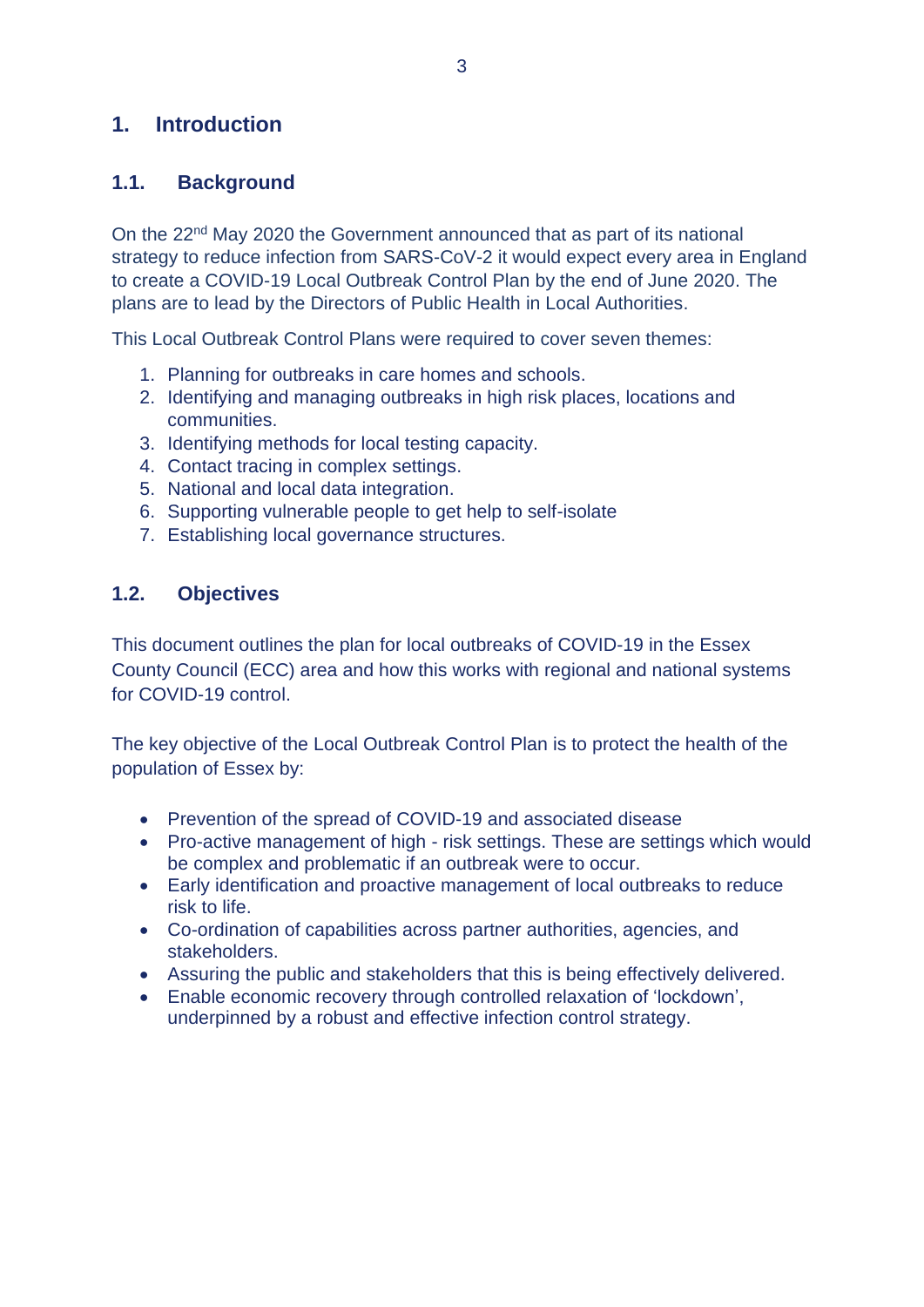# **2. Governance**

## **2.1. Context**

The legal context for managing outbreaks of communicable disease which present a risk to the health of the public requiring urgent investigation and management sits:

- With Public Health England under the Health and Social Care Act 2012
- With Directors of Public Health under the Health and Social Care Act 2012
- With Chief Environmental Health Officers under the Public Health (Control of Disease) Act 1984
- With NHS Clinical Commissioning Groups<sup>1</sup> to collaborate with Directors of Public Health and Public Health England to take local action (e.g. testing and treating) to assist the management of outbreaks under the Health and Social Care Act 2012
- With other responder's specific responsibilities to respond to major incidents as part of the Civil Contingencies Act 2004

In the context of COVID-19 there is also the Coronavirus Act 2020.

This underpinning context gives Local Authorities (Public Health and Environmental Health) and Public Health England (PHE) the primary responsibility for public health actions to be taken in relation to outbreaks of communicable disease through the local Health Protection Partnerships (sometimes these are Local Health Resilience Partnerships) and local Memoranda of Understanding. These arrangements are clarified in the 2013 guidance Health Protection in Local Government.

#### **2.2. Structure**

#### **SUBJECT TO ESSEX COUNTY COUNCIL APPROVAL**

Governance processes in Essex will fit in to the overall central government strategy To support the delivery of the Local Outbreak Plan two new committees are being formed with distinct roles and responsibilities, alongside the use of the existing strategic co-ordinating group.

**Local Outbreak Engagement Board**- To receive decisions and/or recommendations from the Health Protection Board, providing democratic oversight and shaping the approach to public-facing engagement and communication for outbreak response and endorsing any request to exercise any legal power to close premises or make regulations.

<sup>1</sup> And NHS England in the case of Prisons and custodial institutions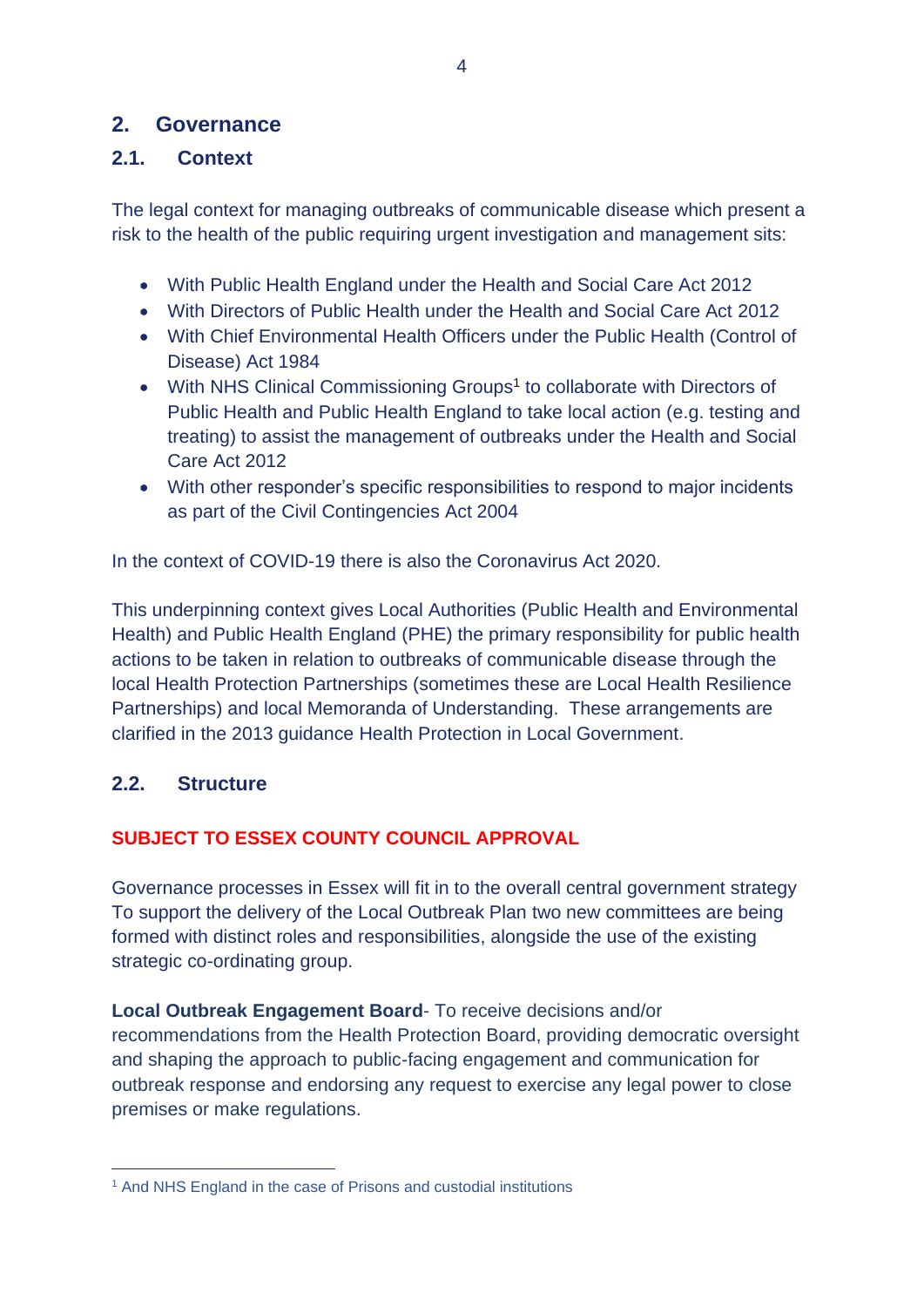**Covid 19 Health Protection Board** - Responsible for the development and overseeing the implementation of local outbreak control plans by the Director of Public Health. It will oversee the set-up of incident management teams to control potential significant outbreaks and receive their updates and reports. It will also receive and analysis data to understand the transmission of the SARS-CoV-2 virus in the community. This will include data from the test and trace service, hospital data and testing.

**Strategic Co-ordinating Group -** Gold emergency planning group to support, coordinate and partner with broad local groups to support delivery of outbreak plans (e.g., Police, SIRE, NHS etc)

#### **2.3. Information Governance and Data**

The test and trace system both nationally and locally and outbreak control more generally rely on the sharing of person identifiable data. The public must have trust that their personal information will be safeguarded and only used for the purpose of controlling or preventing covid-19 infections. Data sharing agreements are in place with Public Health England, district, unitary and county tiers of local government, the NHS providers operationalising the Essex and Southend Contract Tracing Service and the Clinical Commissioning Groups in Essex. The Caldicott guardians in each stakeholder organisation have reviewed and signed of the information governance arrangement for outbreak management and the local contract tracing service.

#### **2.4 Risks and Issues**

Issues & Risks Logs will be maintained and reviewed by the Project Manager and significant entries will be escalated to the Health Protection Board for further action or escalation as required. Key risks at the start of the project will be agreed by the Chair of the Health Protection Board and added to the logs with proposed mitigations.

| <b>Risk</b>      | <b>Mitigations</b>                                            |
|------------------|---------------------------------------------------------------|
| Major outbreak   | Team meetings set up twice weekly to monitor progress across  |
| identified prior | all key workstreams. And model on track to be in place by the |
| to Essex model   | 29th June. Other Local Authority progress/planning being      |
| being mature     | monitored to inform Essex planning.                           |
| enough to        |                                                               |
| implement an     |                                                               |

The key risks and mitigations of 29 June 2020 are: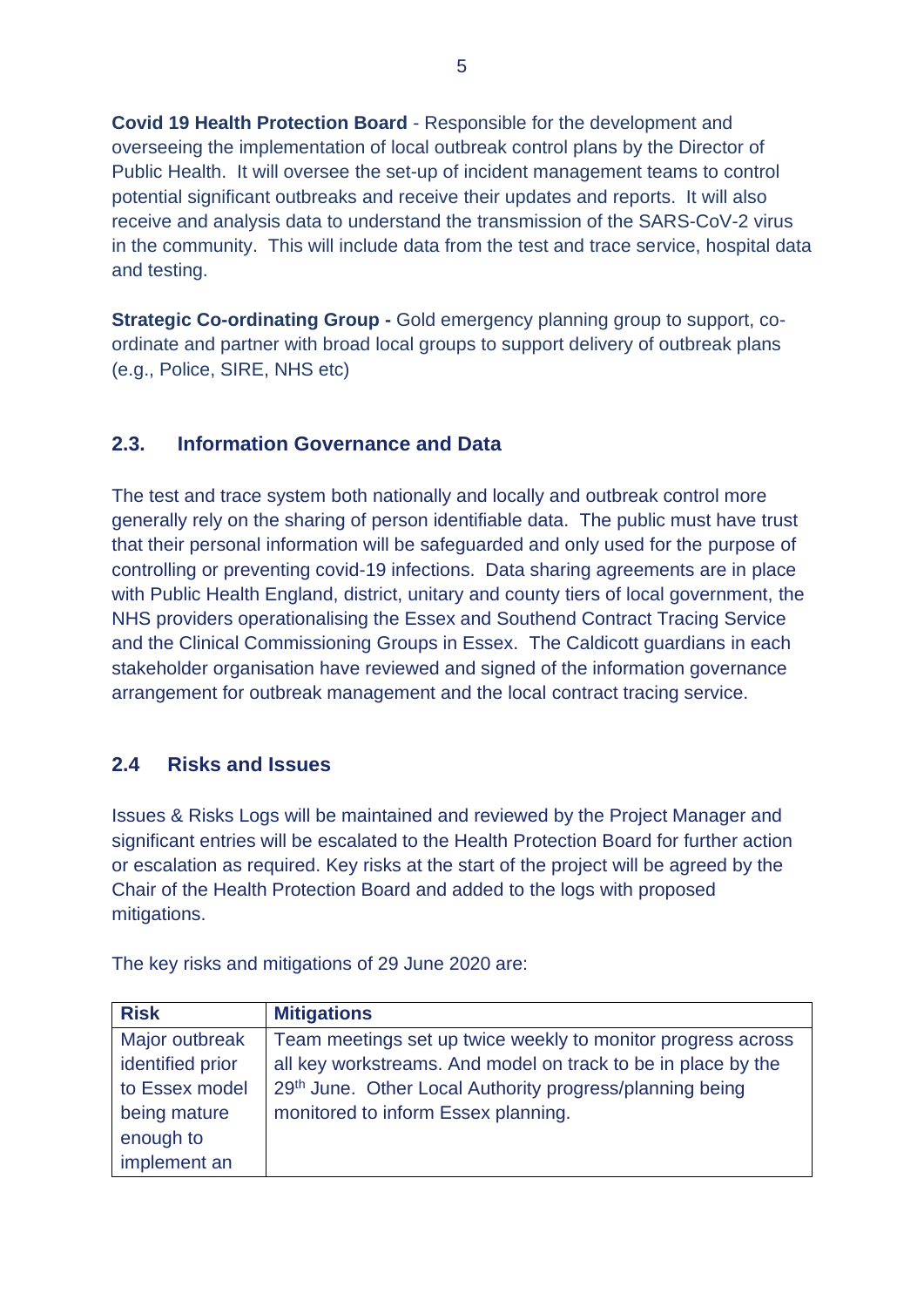| effective                                                                                   | Public health professionals are relatively comfortable that in the                                                                                                    |
|---------------------------------------------------------------------------------------------|-----------------------------------------------------------------------------------------------------------------------------------------------------------------------|
| response.                                                                                   | interim outbreak could be managed prior to the full model being                                                                                                       |
|                                                                                             | in place                                                                                                                                                              |
| <b>Unknown</b><br>capacity<br>requirements<br>could impact<br>ability to deal<br>with large | Process being put in place to quickly increase/decrease<br>resource availability. Including the use of partner agencies and<br>staff from other District Authorities. |
| outbreaks.                                                                                  |                                                                                                                                                                       |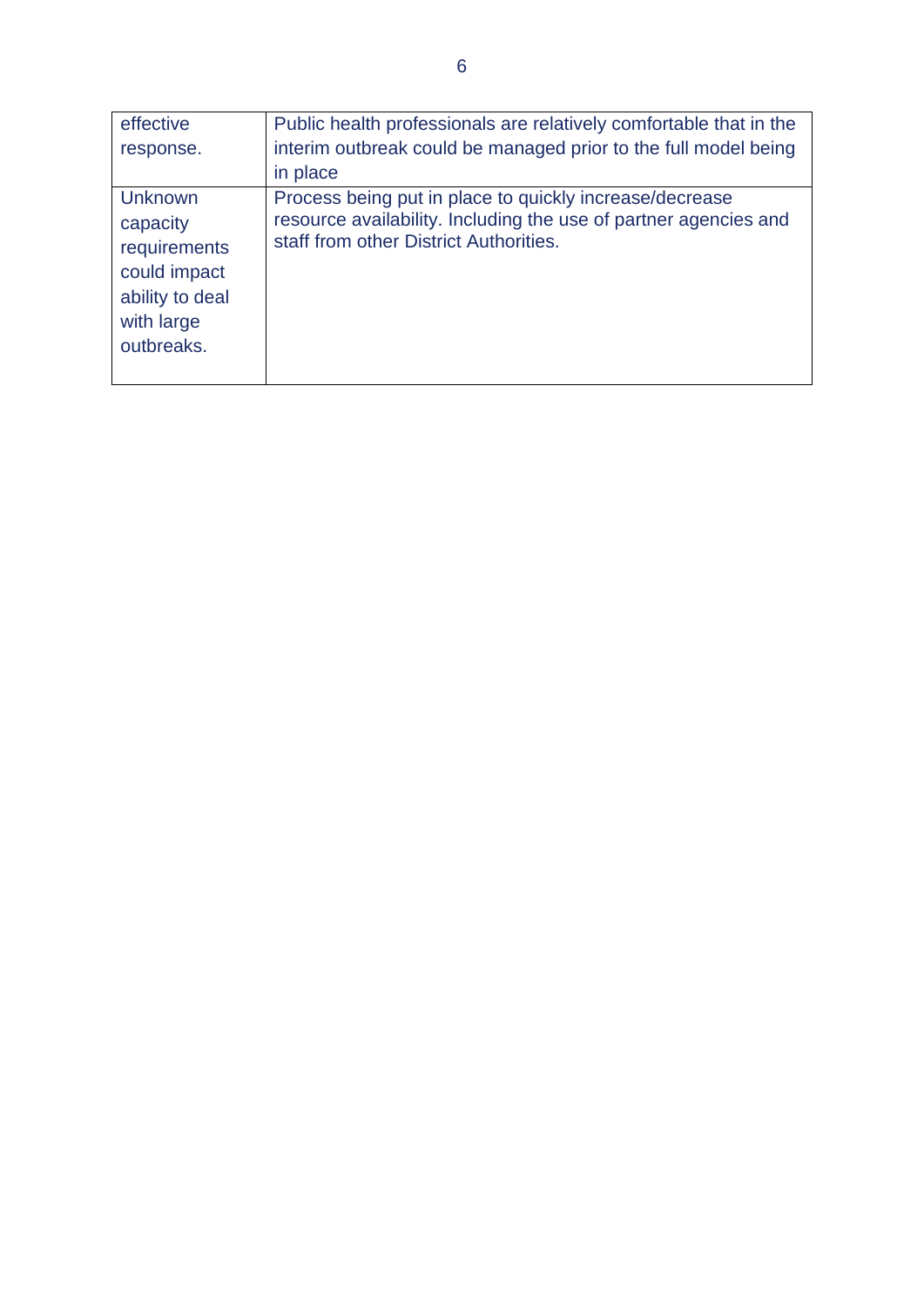# **3. Operations**

# **3.1. Prevention**

Prevention must come first and is a pillar of the communications strategy. We will support individuals to protect themselves and others through the promotion of:

- hand washing and respiratory hygiene,
- maintenance of social distancing and related measures,
- the appropriate use of Personal Protective Equipment (PPE).

Reducing the amount of viral transmission occurring in the community helps prevent outbreaks by reducing the number of infectious people. For this reason, our communication strategy aims to:

- embolden people to self-isolate if they or members of their household have symptoms and advise them how to get support if they need it,
- encourage those with symptoms to get tested for the virus (see [section 3\)](#page-9-0),
- work with the test and trace service to identify contacts of those who have tested positive and break viral transmission.

In addition, the need for individuals who have travelled into the UK from abroad to follow the latest [Government requirements on self-isolation](https://www.gov.uk/uk-border-control) will be promoted.

# **3.2. Processes**

Outbreaks will be managed in two ways. For small outbreaks, the test and trace system, both nationally and locally will be adequate. An example might be a single office worker has tested positive and did not adequately socially distance at work while in the infectious period. By tracing his or her workplace contacts and getting them to self-isolate an outbreak is stopped before it has begun.

In some situations, simple contact tracing of individuals testing positive will not be enough to control an outbreak. Examples would include several cases associated with a workplace or increase in cases despite apparent adequate self-isolation of contacts. In situations like these an Incident Management Team (IMT) would be established to control the outbreak.

# **3.2.1. Test and Trace**

The contact tracing processes in Essex will integrate with the wider strategic regional contract tracing approach for the East of England, overseen by Public Health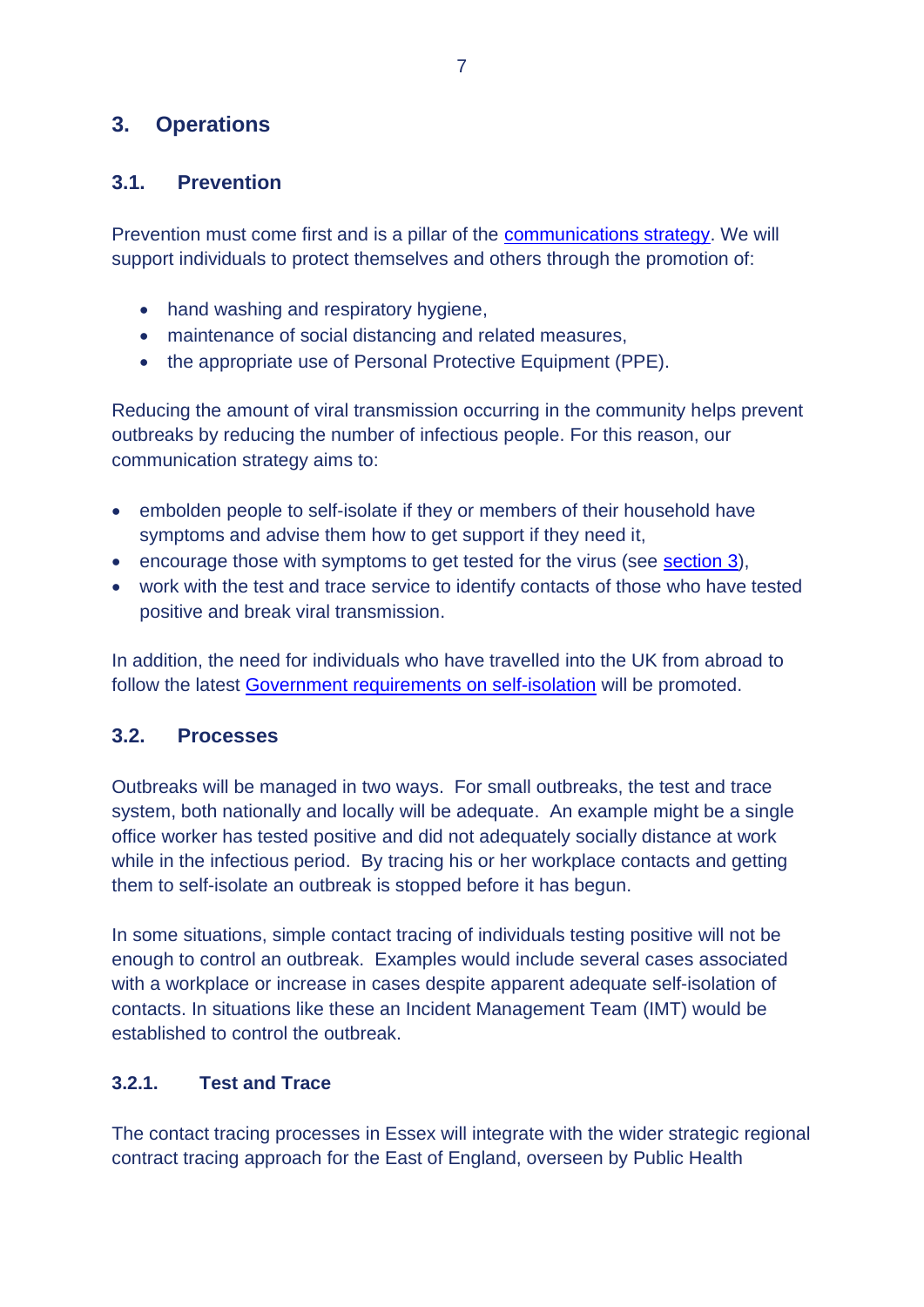England (PHE). This will be through the implementation of a three-tier model (Figure 3.1) with clear escalation routes between tiers.

The Essex Outbreak control plan will address the roles required for staff in Tier 1b of this model.

#### **Figure 3.2.1 Three Tier Model**



A common high-level process, shown in Figure 3.2, will be used in the management of potential local outbreaks in Essex County Council and Southend District Authority. This process will ensure consistency in approach, and that appropriate quality control and governance measures can be robustly applied.

Where settings require specific outbreak control plans these will be informed by the common high-level process outlined here. Outbreak control plans will be developed for the following specific settings:

- [Schools.](#page-15-0)
- [Care homes.](#page-15-0)
- [Workplaces.](#page-15-0)
- [Vulnerable groups.](#page-15-0)
- [High-risk settings or communities.](#page-15-0)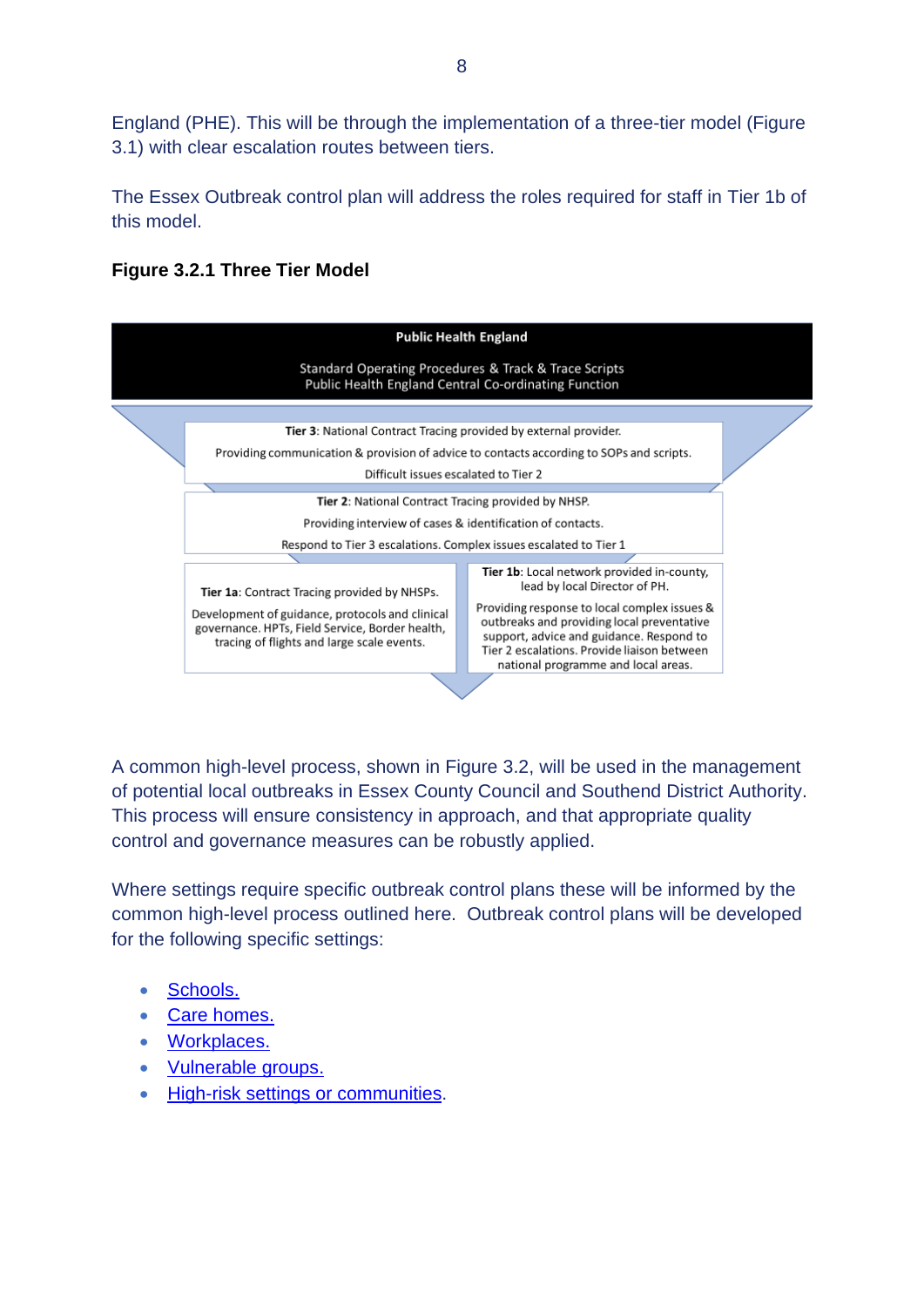#### High Level Process

It is not anticipated that the high-level process will address all potential outbreak scenarios. Rather it is intended to provide a consistent model within which professional judgement can be applied.



#### **Figure 3.2 High level outbreak control process for Essex**

#### 1. Development of symptoms of COVID-19

A symptomatic person will be defined as a possible case as per the current [PHE](https://www.gov.uk/government/publications/wuhan-novel-coronavirus-initial-investigation-of-possible-cases/investigation-and-initial-clinical-management-of-possible-cases-of-wuhan-novel-coronavirus-wn-cov-infection#criteria) [case definition.](https://www.gov.uk/government/publications/wuhan-novel-coronavirus-initial-investigation-of-possible-cases/investigation-and-initial-clinical-management-of-possible-cases-of-wuhan-novel-coronavirus-wn-cov-infection#criteria)

As of the 29<sup>th</sup> June 2020 this includes:

A new continuous cough

**or**

• A high temperature

**or**

• A loss of, or change in, normal sense of taste or smell (anosmia)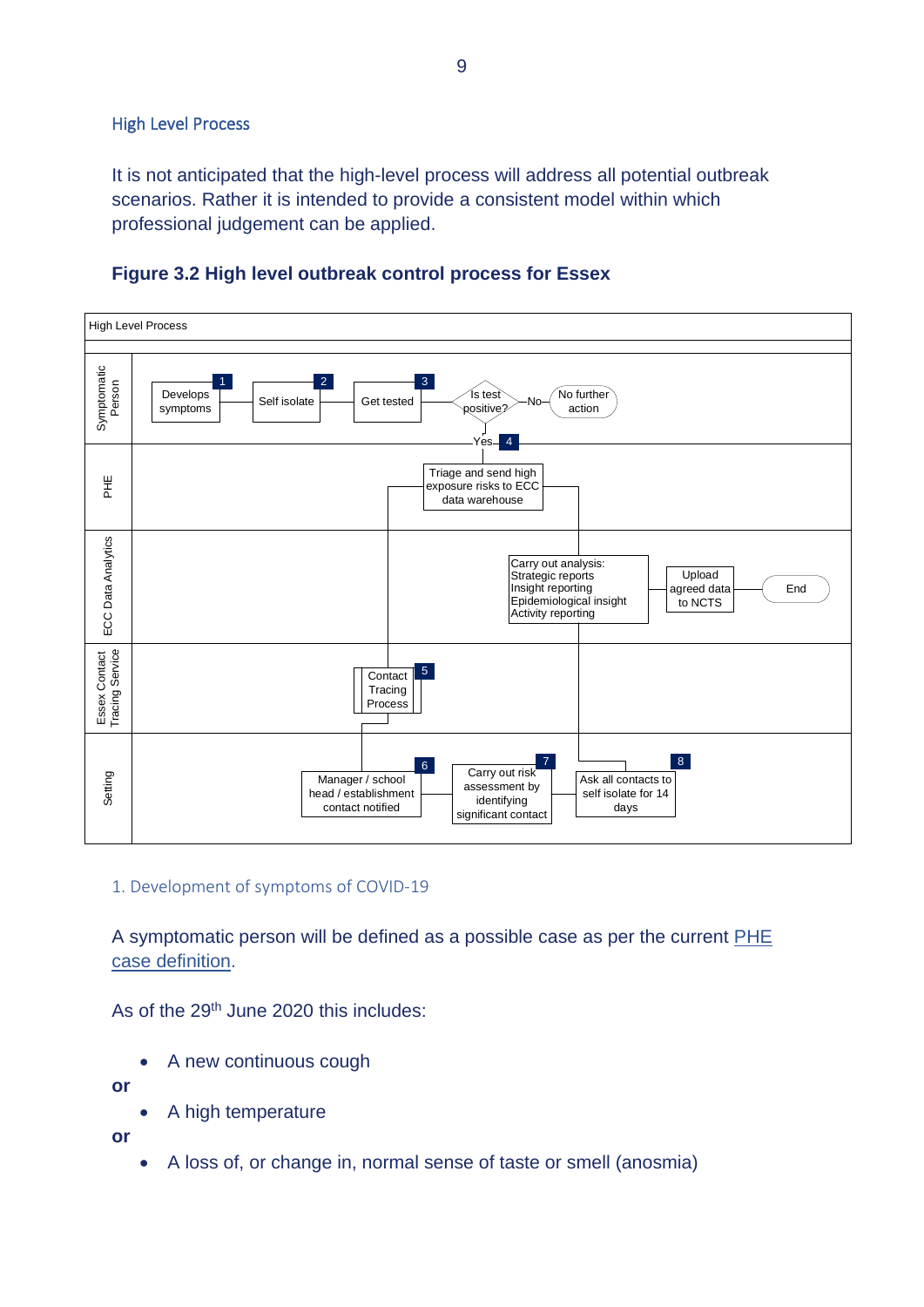#### 2. Self-isolation

Current guidance on self-isolation can be found on the [UK Government website.](https://www.gov.uk/government/publications/covid-19-stay-at-home-guidance/stay-at-home-guidance-for-households-with-possible-coronavirus-covid-19-infection)

As of the 29<sup>th</sup> June key guidance includes:

- If an individual has symptoms of coronavirus (COVID-19), however mild, **or**  they have received a positive coronavirus (COVID-19) test result, must immediately self-isolate at home for at least 7 days from when symptoms started
- Individuals should consider alerting the people that they have had close contact within the last 48 hours to let them know you have symptoms
- Individuals should [arrange to have a test](https://www.nhs.uk/conditions/coronavirus-covid-19/testing-and-tracing/) to see if they have COVID-19

#### <span id="page-9-0"></span>3. Getting tested

Tests can be arranged online. Guidance on how to self-administer a home test is available on the [testing website.](https://wwimw.nhs.uk/conditions/coronavirus-covid-19/testing-and-tracing/ask-for-a-test-to-check-if-you-have-coronavirus/)

#### Access to testing

While there is high demand for tests it cannot be guaranteed that tests will be available. If a test is not available an individual with symptoms of COVID-19 must self-isolate for 7 days, or longer. If the person still has symptoms other than cough or loss of sense of smell/taste, they must continue to self-isolate until they feel better.

Surveillance testing of some settings may occur.

#### People unable to test for COVID-19

There will be situations in which a person who is symptomatic cannot or will not be tested. Examples may include a parent unable or willing to have their child tested or if testing capacity is not available.

In such cases the individual needs to self-isolate for seven days but those they may have infected will not be contacted. It is expected that such cases will be rare enough not too significantly hinder infection prevention.

#### 4. Testing positive

Following a positive test result, the person who has tested positive will receive a request by text, email or phone to log into the NHS Test and Trace service website and provide information about recent close contacts. They will also be advised to self-isolate, following [government guidance.](https://www.gov.uk/government/publications/covid-19-stay-at-home-guidance/stay-at-home-guidance-for-households-with-possible-coronavirus-covid-19-infection)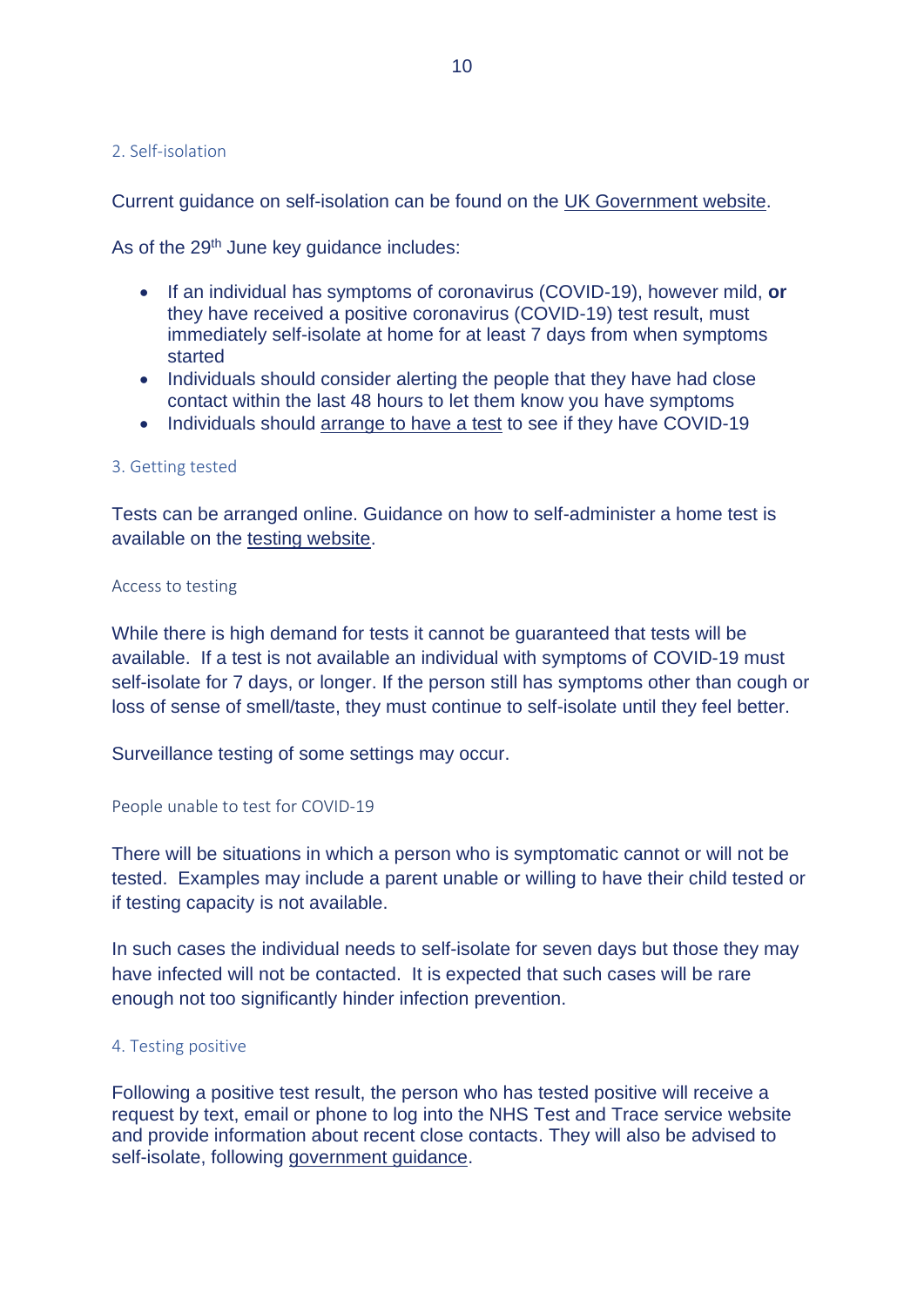People who test positive for COVID-19 are advised to continue to self-isolate after seven days or longer if they still have symptoms other than cough or loss of sense of smell/taste. They must continue to self-isolate until they feel better.

People who test positive do not need to continue to self-isolate after seven days if they only have a cough or loss of sense of smell/taste, as these symptoms can last for several weeks after the infection has gone. Information on [ending isolation](https://www.gov.uk/government/publications/covid-19-stay-at-home-guidance/stay-at-home-guidance-for-households-with-possible-coronavirus-covid-19-infection#ending-isolation) is available.

Self-isolation of household members should occur when any one member of the household is symptomatic, following the guidance illustrated in the [explanatory](https://assets.publishing.service.gov.uk/government/uploads/system/uploads/attachment_data/file/873359/Stay_at_home_guidance_diagram.pdf)  [diagram.](https://assets.publishing.service.gov.uk/government/uploads/system/uploads/attachment_data/file/873359/Stay_at_home_guidance_diagram.pdf)

Additional support can be sought if the individual cannot cope with their symptoms at home, if their condition gets worse, or if symptoms do not get better after seven days. Support can be accessed by using the [NHS 111 online](https://111.nhs.uk/) coronavirus (COVID-19) service or calling NHS 111. For any medical emergency 999 should be contacted.

If people develop new coronavirus COVID-19 symptoms at any point after ending the first period of isolation (self or household) then they must follow the same guidance on self-isolation again.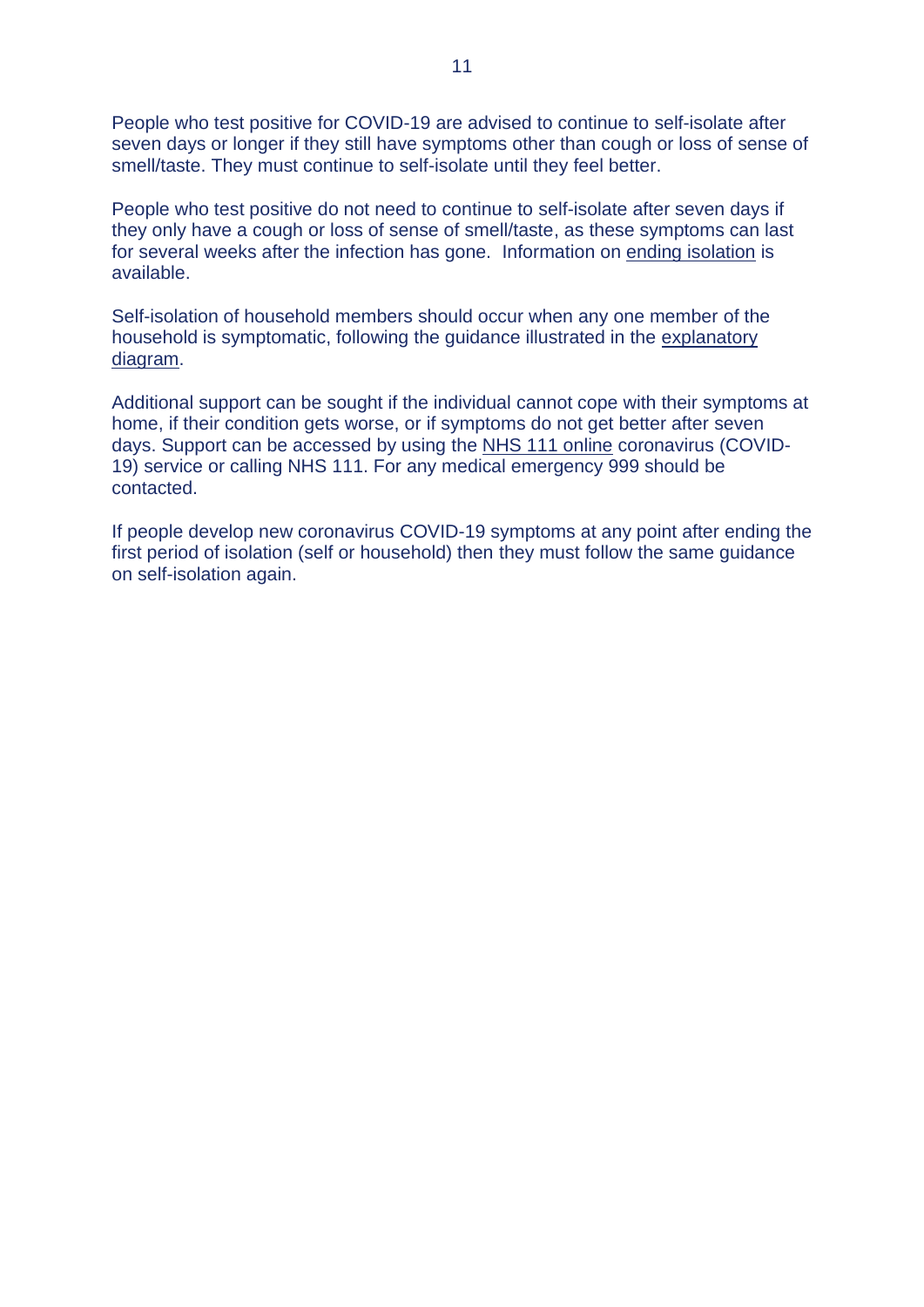#### 5. Essex and Southend Contact tracing

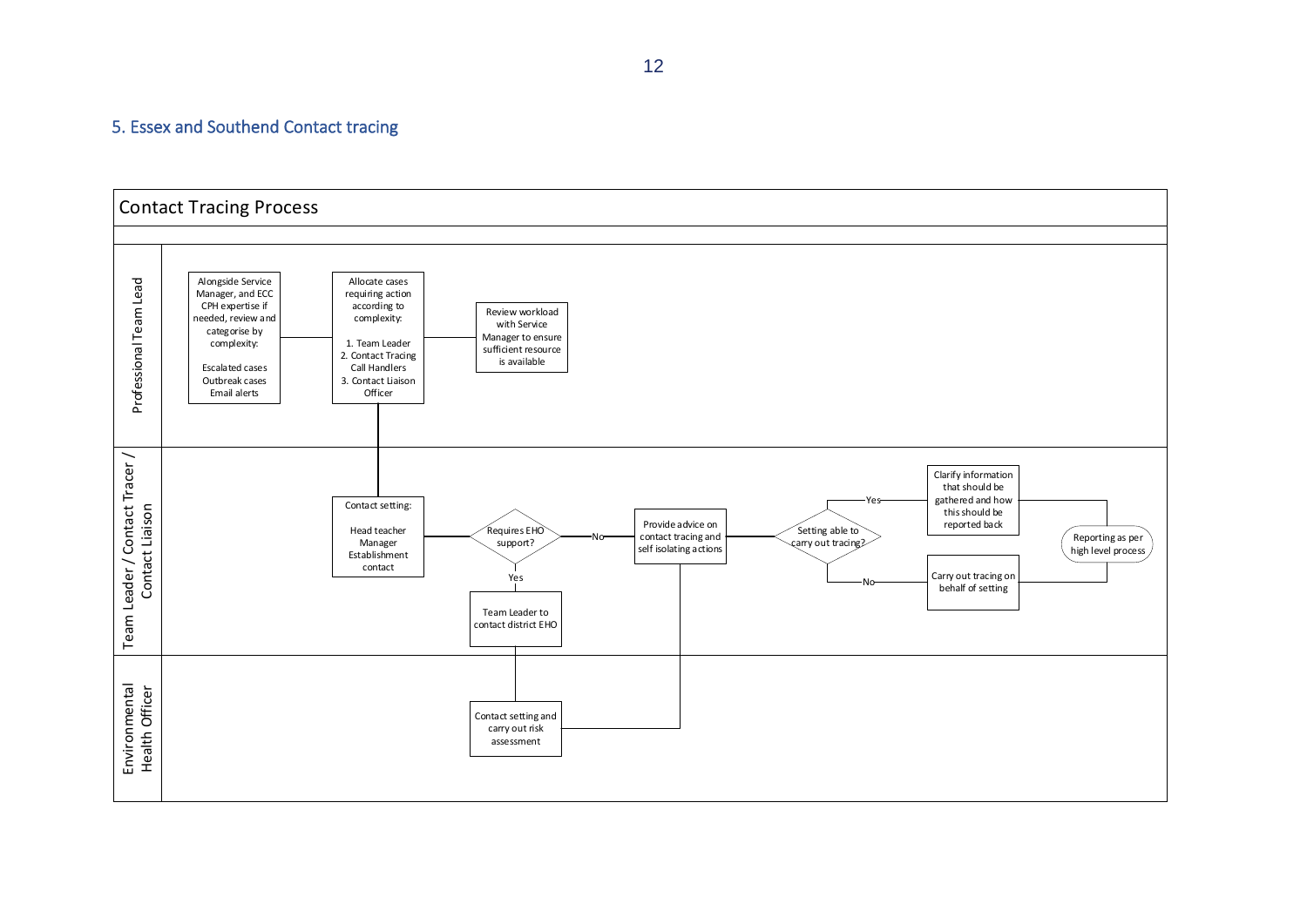Local contact tracing will be a joint responsibility between the PHE health protection team and upper tier local authorities. PHE will contact cases directly where there is lower risk of an outbreak developing (with ECC or other local involvement if needed) Where there is higher risk of outbreak developing, case information will be passed to Essex data insight function. Please see [3.4 for Memorandums of Understanding.](#page-20-0)

The caseload dataset requested from PHE will include name, contact phone number, address full postcode, occupation, workplace address. Essex data insight function are constructing the Essex data warehouse to which [Essex and Southend Contact Tracing](#page-17-0)  [Service](#page-17-0) will have direct and timely access to data passed down by PHE, as soon as information governance has been completed.

The Service will assess cases and pass to a setting or contact tracing lead in the Essex and Southend Contact Tracing Service. A Consultant in Communicable Disease control will be available to support contact tracing if required. There will also be strong ongoing links with PHE.

Detailed protocols may be different according to setting. [See settings 3.2.](#page-15-0) With time and learning it might be possible for the assignment of contact tracing without involving senior staff. This will be reviewed as needed.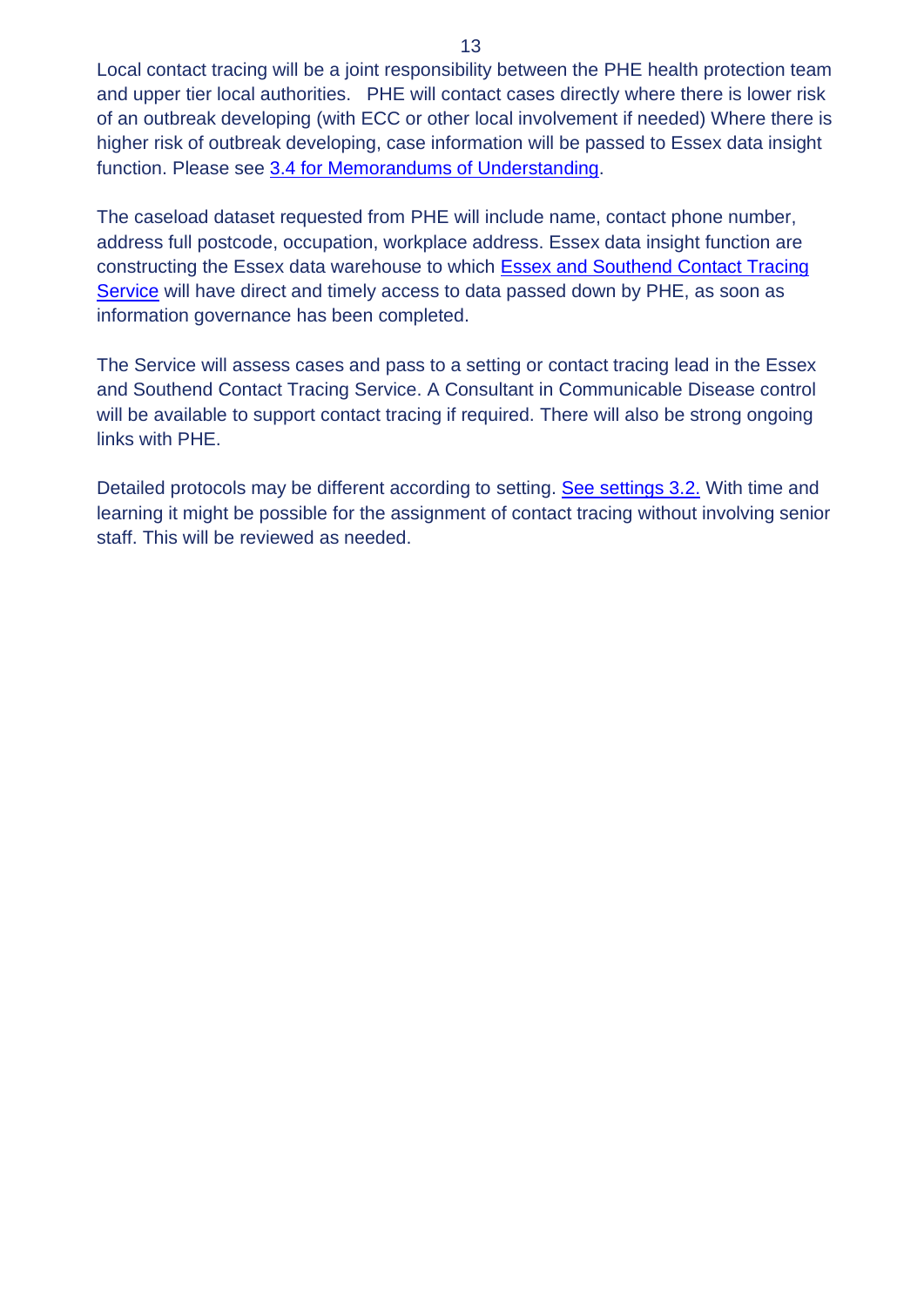Identifying those at significant risk of infection and removing them from a setting can stop outbreaks developing. By acting, transmission in the setting is prevented.

A senior member of the contact tracing team will contact the manager of the organisation (the workplace, health setting, care home or school) to assess who is at risk (see [7 risk](#page-13-0)  [assessment](#page-13-0) below). They will be able to offer:

- Generic leaflets and text that explain why a person is considered at risk, that they should self-isolate, what this means and why it is important. This will have links to the relevant guidance and Essex Welfare Services.
- Generic communications templates will be available from ECC if requested.
- Support in understanding the guidance.
- Advise on the principles of social distancing to minimise recurrence.

While it is expected that most establishment contacts will be able to follow guidance circumstances will arise where this is impacted by communication or process challenges. In these circumstances, cases will need to be passed on to senior contact tracers for a decision on what action to take; Local Consultant in Communicable Disease Control support will be available for advice if required as well as access to PHE advice and support.

#### <span id="page-13-0"></span>7. Risk assessment: who is a significant risk?

The risk assessment will try to identify all those who may have had a significant risk of infection. To be at significant risk of infection an individual must have had contact with the person who tested positive during the infectious period and the contact must have been significant. The infectious period and significant contact are defined as follows:

**Infectious period:** from 48 hours before the onset of symptoms (or the date the test was taken if they did not have symptoms) until seven days after onset of symptoms (or the date the test was taken if they did not have symptoms).

#### **Significant contact:**

- had face-to-face contact of any duration (less than one metre away) Or
- were coughed or sneezed on Or
- spent more than 15 minutes within two metres of each other Or
- travelled in a car or other small vehicle (even on a short journey)

All those having significant contact during the infectious period must be advised to selfisolate. They will be encouraged to apply for a COVID-19 test if they develop symptoms.

It is not necessary for those in the same household as the person self-isolating to selfisolate. This would only be needed if symptoms develop and is explained in the national [guidance.](https://www.gov.uk/government/publications/covid-19-stay-at-home-guidance/stay-at-home-guidance-for-households-with-possible-coronavirus-covid-19-infection)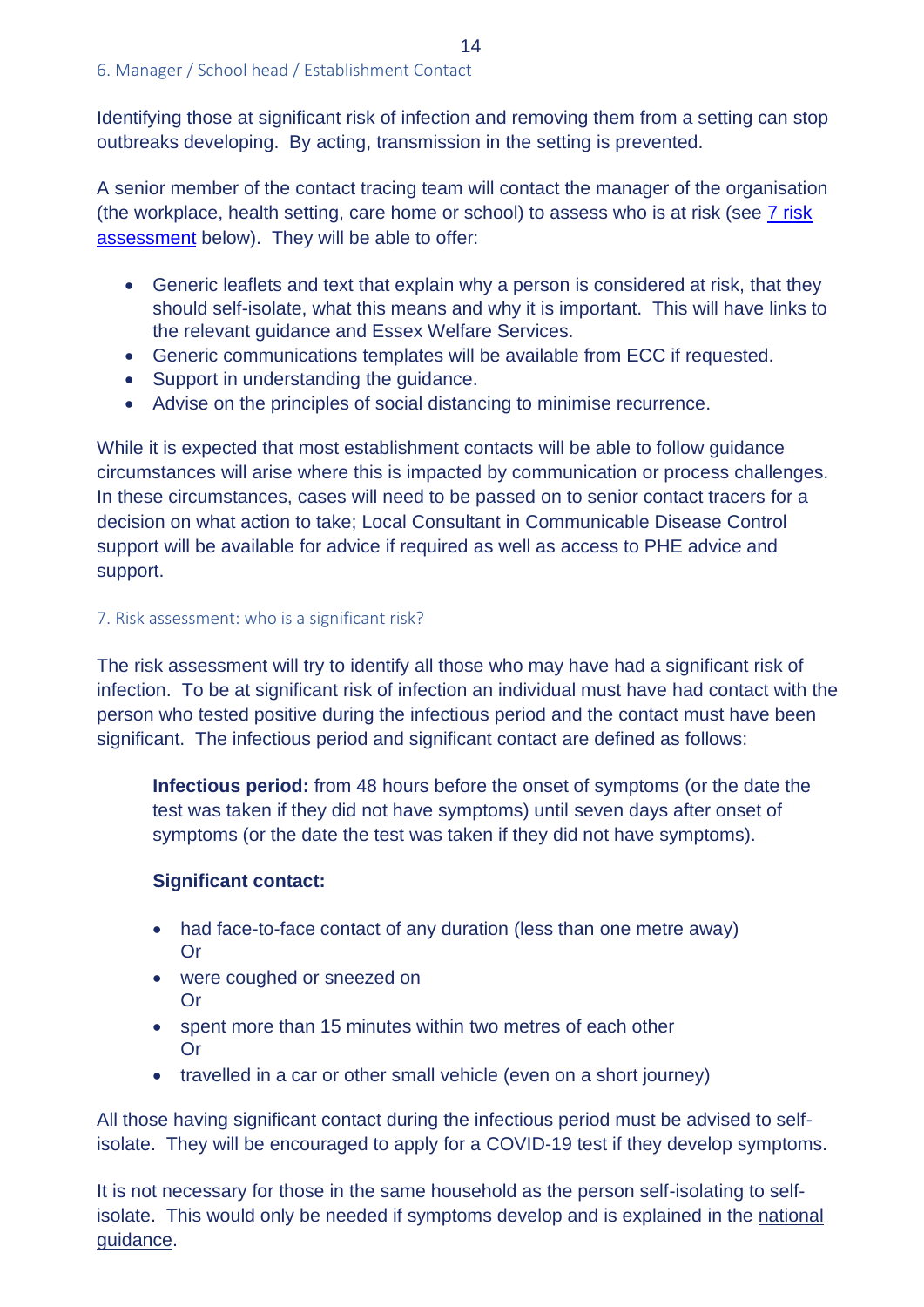8. All contacts asked to self-isolate (14 days)

Full [guidance on self-isolation](file:///C:/Users/fiona.simmons-jones/Downloads/%20https/www.gov.uk/government/publications/covid-19-stay-at-home-guidance/stay-at-home-guidance-for-households-with-possible-coronavirus-covid-19-infection) is available.

Support for people who are self-isolating

Contact tracers will be able to pass on the details of the Essex Welfare Service (EWS) to individuals who are asked to self-isolate. EWS can provide support to individuals while in self isolation, as well as supporting individuals who do not otherwise have access to resources or help. **[Appendix 3](#page-30-0)** 

Details of EWS can be found on the [service website](https://www.essexwelfareservice.org.uk/) or by calling the service on 0300 303 9988.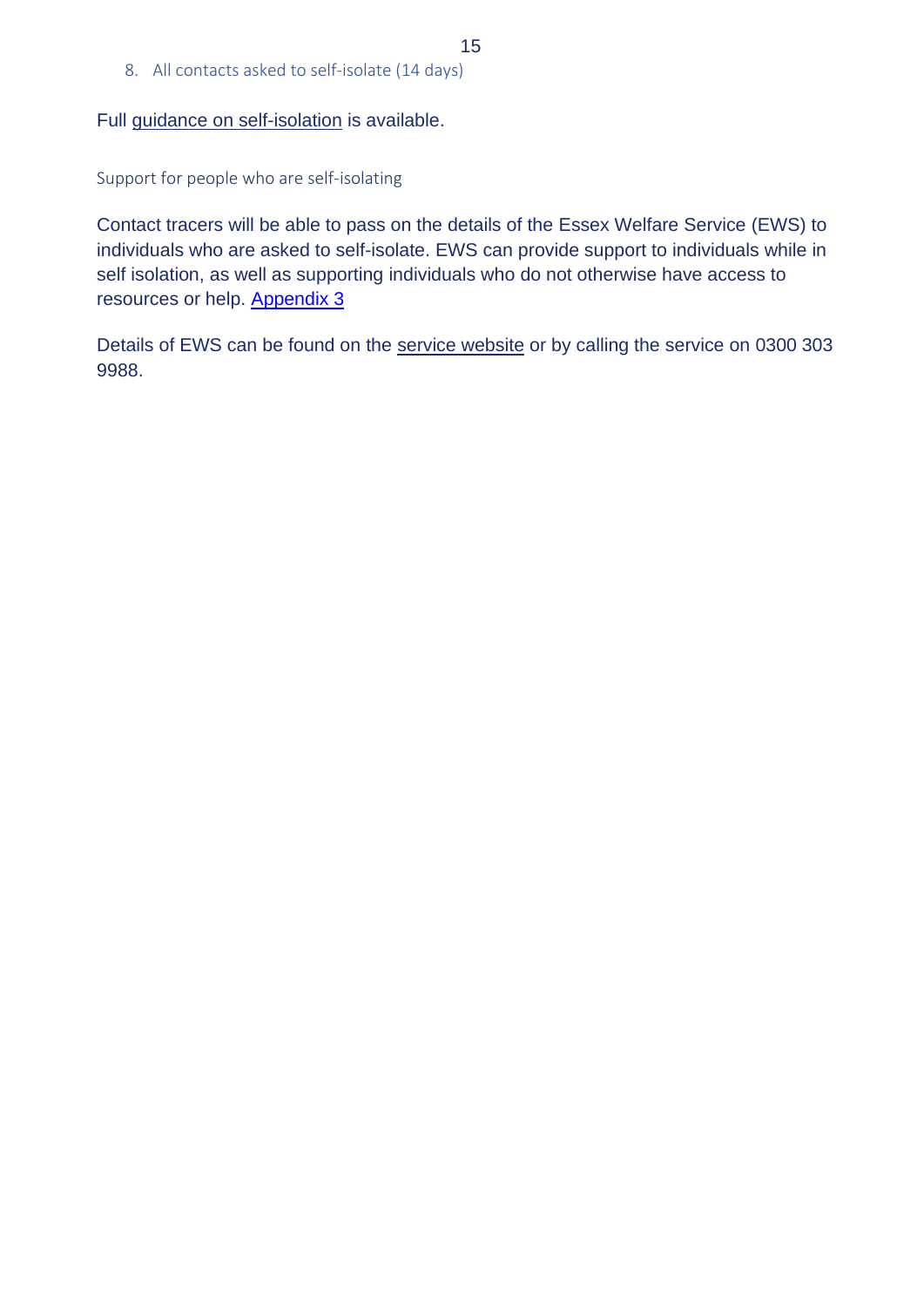# <span id="page-15-0"></span>**3.3. Settings**

| <b>Setting</b>                         | <b>Detail</b>                                                                                               | <b>Process Link</b>   |
|----------------------------------------|-------------------------------------------------------------------------------------------------------------|-----------------------|
| <b>Schools</b>                         | In cases in which transmission may occur in schools                                                         | <b>Schools</b>        |
|                                        | the contact tracers will contact the school's head                                                          |                       |
|                                        | teacher.                                                                                                    |                       |
| <b>Care Homes</b>                      | In cases where transmission occurs contact tracers                                                          | <b>Care Homes</b>     |
|                                        | will contact care home management.                                                                          |                       |
| <b>Workplaces including</b>            | In cases where transmission occurs in a workplace it                                                        | <b>Workplaces</b>     |
| restaurants and                        | contact tracers will contact workplace management.                                                          |                       |
| shops<br><b>Healthcare and</b>         | Cases involved in NHS settings, hospitals,                                                                  | <b>Healthcare and</b> |
| <b>Emergency Services</b>              | community trusts and mental health providers will be                                                        |                       |
|                                        | passed over to the relevant Trust incident                                                                  | <b>Emergency</b>      |
| <b>NHS Trusts</b><br>$\bullet$         | management team inbox which is monitored out of                                                             | <b>Services</b>       |
| <b>Primary Care</b>                    | hours, with the Director of Infection Prevention and                                                        |                       |
| Emergency<br>$\bullet$                 | Control copied in.                                                                                          |                       |
| <b>Services</b>                        |                                                                                                             |                       |
|                                        | In primary care settings (for example dental                                                                |                       |
|                                        | surgeries, general medical practices, opticians) or                                                         |                       |
|                                        | other settings where there is not a Director of                                                             |                       |
|                                        | Infection Prevention and Control, a senior level                                                            |                       |
|                                        | contact tracer will contact the management of the<br>service.                                               |                       |
|                                        |                                                                                                             |                       |
|                                        | For emergency services (excluding Ambulance Trust                                                           |                       |
|                                        | which is managed as NHS above), the relevant                                                                |                       |
|                                        | organisation will be notified via their control rooms.                                                      |                       |
| <b>Under-served groups</b>             | In cases involving vulnerable groups, such as the                                                           | <b>Under-served</b>   |
| and justice                            | homeless, this will be a through a bespoke process                                                          | groups and justice    |
|                                        | that will involve support workers from Peabody or                                                           |                       |
|                                        | from Environmental Health Officers.                                                                         |                       |
| <b>Traveller</b><br><b>Communities</b> | Outbreak management and contact tracing on a<br>Traveller site is likely to benefit from specialist         |                       |
|                                        | Traveller advice on how best to engage site                                                                 |                       |
|                                        | residents. The Essex Countywide Traveller Unit                                                              |                       |
|                                        | (ECTU) team, hosted by ECC can assist with                                                                  |                       |
|                                        | this. ECC own some of the Traveller sites in                                                                |                       |
|                                        | Essex, but many more Travellers live on private sites                                                       |                       |
|                                        | or caravan pitches. However, ECTU can assist by                                                             |                       |
|                                        | either directly or indirectly facilitating access to sites.                                                 |                       |
|                                        |                                                                                                             |                       |
|                                        | For traveler communities where a site is known but                                                          |                       |
|                                        | precise contact details are not, contact tracing will be<br>liaison with the ECTU to use their expertise to |                       |
|                                        | contact trace.                                                                                              |                       |
| <b>Cross border cases</b>              | It is inevitable that there will be outbreaks/incidents                                                     |                       |
|                                        | where the setting is in one local authority area, with                                                      |                       |
|                                        | cases or contacts in a different area(s).                                                                   |                       |
|                                        |                                                                                                             |                       |
|                                        | In such situations the overall management                                                                   |                       |
|                                        | responsibilities will reside with the health protection                                                     |                       |
|                                        | team and lead local authority where the setting is                                                          |                       |
|                                        | located. Other local authorities should be informed of                                                      |                       |
|                                        | any associated cases or contacts, invited to                                                                |                       |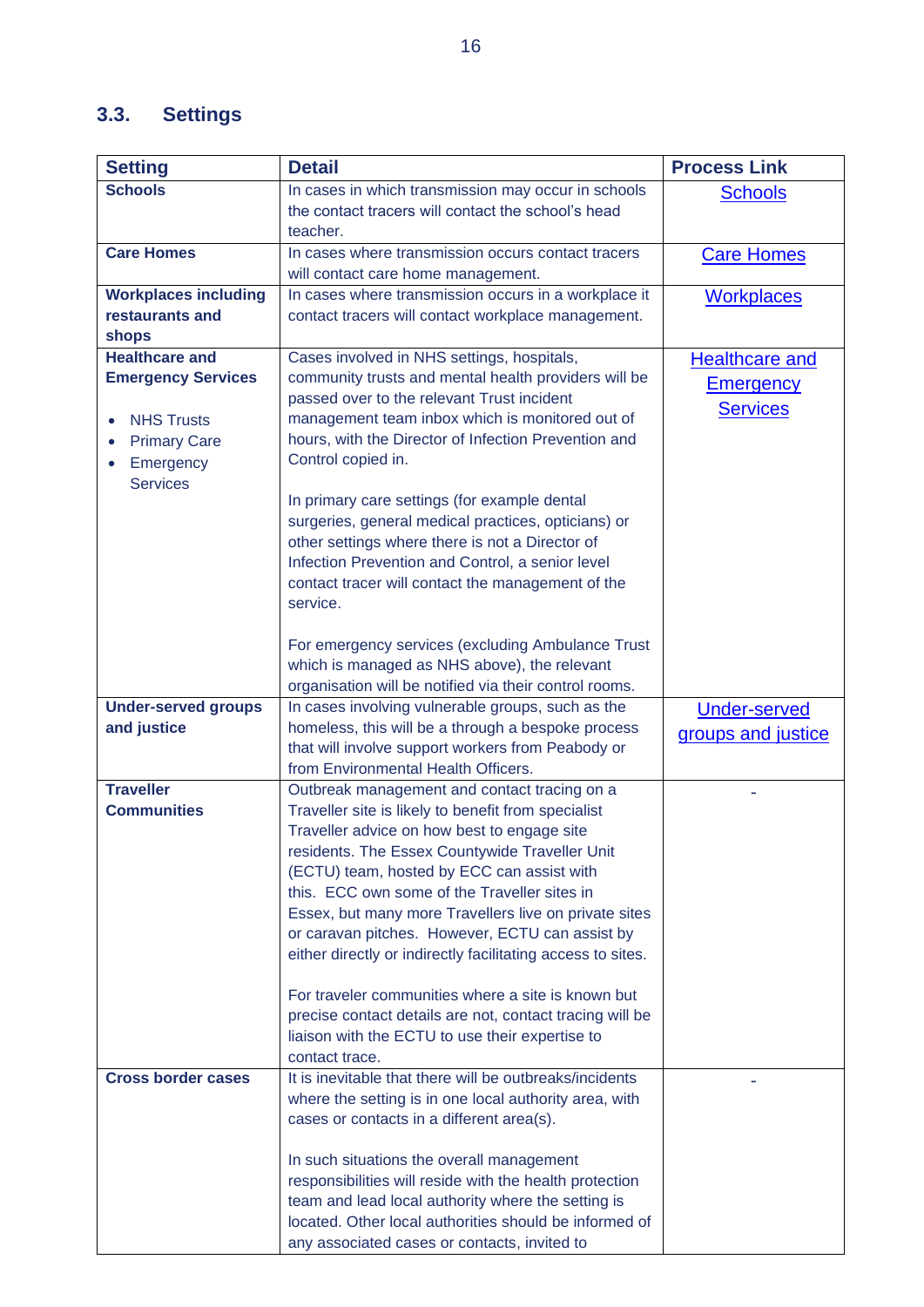|  | participate in any incident management teams and   |  |
|--|----------------------------------------------------|--|
|  | take responsibility for local actions, when and if |  |
|  | appropriate                                        |  |
|  |                                                    |  |

17

#### **3.3.1. Incident Management Teams**

#### *Identification of the need for an Incident Management Team (IMT)*

The suspicion of an outbreak may come in several ways. It may come from contact tracing hearing of multiple people with symptoms in a setting or that contract tracing in a setting or location is rising. It may also be from analysis of the wider data. Once the question is raised the decision to form an IMT will be taken by a Director of Public Health, CCDC or a Consultant in Public Health working in an upper tier local authority.

#### *IMT Membership*

IMTs will in most cases be chaired by the Director of Public Health from Essex or a CCDC employed by the local authority. The membership of the IMT will depend on nature of the incident but would be expected to draw from the following:

- PHE Consultant in Communicable Disease Control
- Environmental Health Officer from a District Local Authority
- contact tracer from the Essex and Southend Contract Tracing service
- specialist who works with a community group relevant to the incident (for example the Essex travellers' unit or the Peabody for the homeless)
- communication lead
- local authority Consultant in Communicable Disease Control
- local authority Public Health Consultant

#### *IMT Actions*

The IMT will follow the standard as set out in the [Template East of England Joint](#page-30-0)  [Communicable Disease Incident/ Outbreak Management Plan.](#page-30-0) This will include the following:

- establish that a problem exists
- instigate immediate control measures
- undertake case finding
- construct descriptive epidemiology
- consider analytical epidemiology (in most cases this will not be needed)
- consider further control measures
- communicate to stakeholders and the public as needed
- declare when an outbreak is over
- report on progress and produce a final outbreak report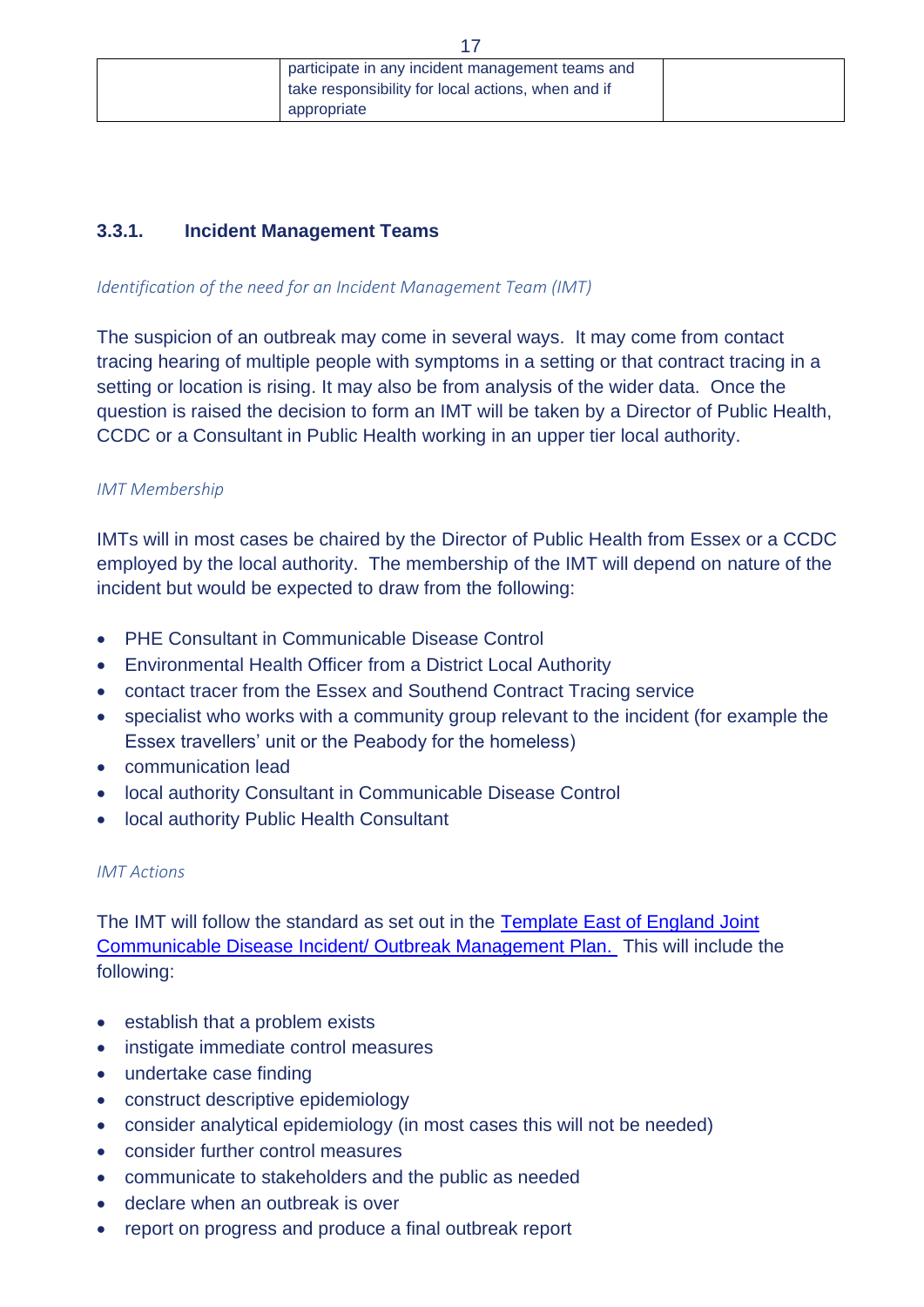The reports form the IMT will go to the Covid-19 Health Protection Board and where appropriate from there to the Local Outbreak Engagement Board and the Strategic Coordinating Group.

# <span id="page-17-0"></span>**3.4. Essex & Southend Contact Tracing Service**

Essex will be delivering a local contact tracing service with Southend Unitary Authority named the Essex and Southend Contract Tracing Service. The host for the service, will be two of current providers of Essex sexual health service and community services, ACE and PROVIDE.

The current need identified is for additional capacity of approximately 50 staff. Initially two thirds of the staff compliment will be specialists such as Environmental Health Officers (EHO) and / or Trading Standards Officers (TSO). Access to an interpretation service is in place to support the team.

It is recognised that additionally there will need to be access to Consultant in Communicable Disease Control (CCDC) advice and support. There will be 1 WTE CCDC bespoke support for the service. The in house CCDC support will reduce pressure on PHE but also ensure their involvement where appropriate.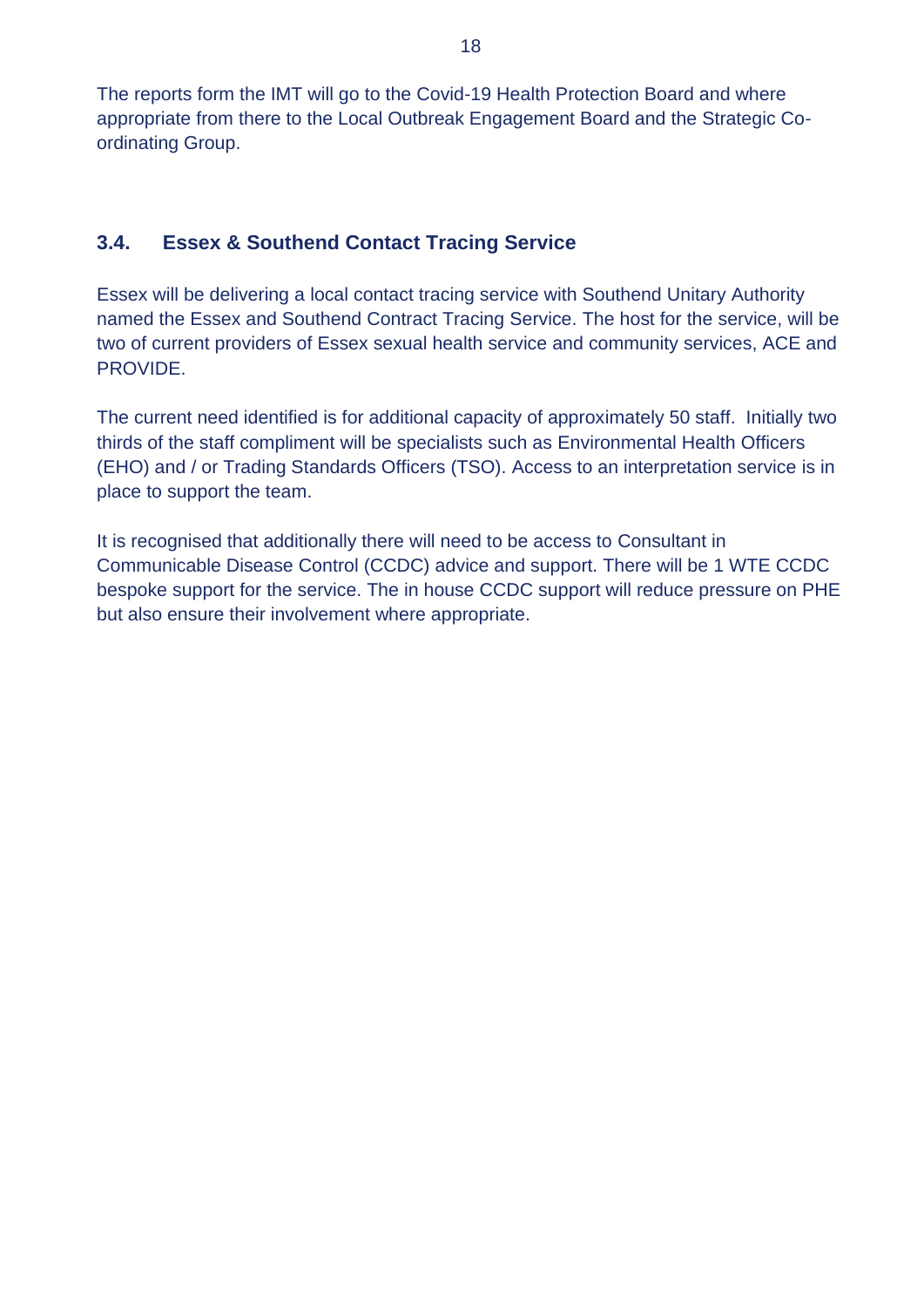## **3.5. Essex & Southend Contact Tracing Service Processes**

#### **Essex Contact Tracing Team**

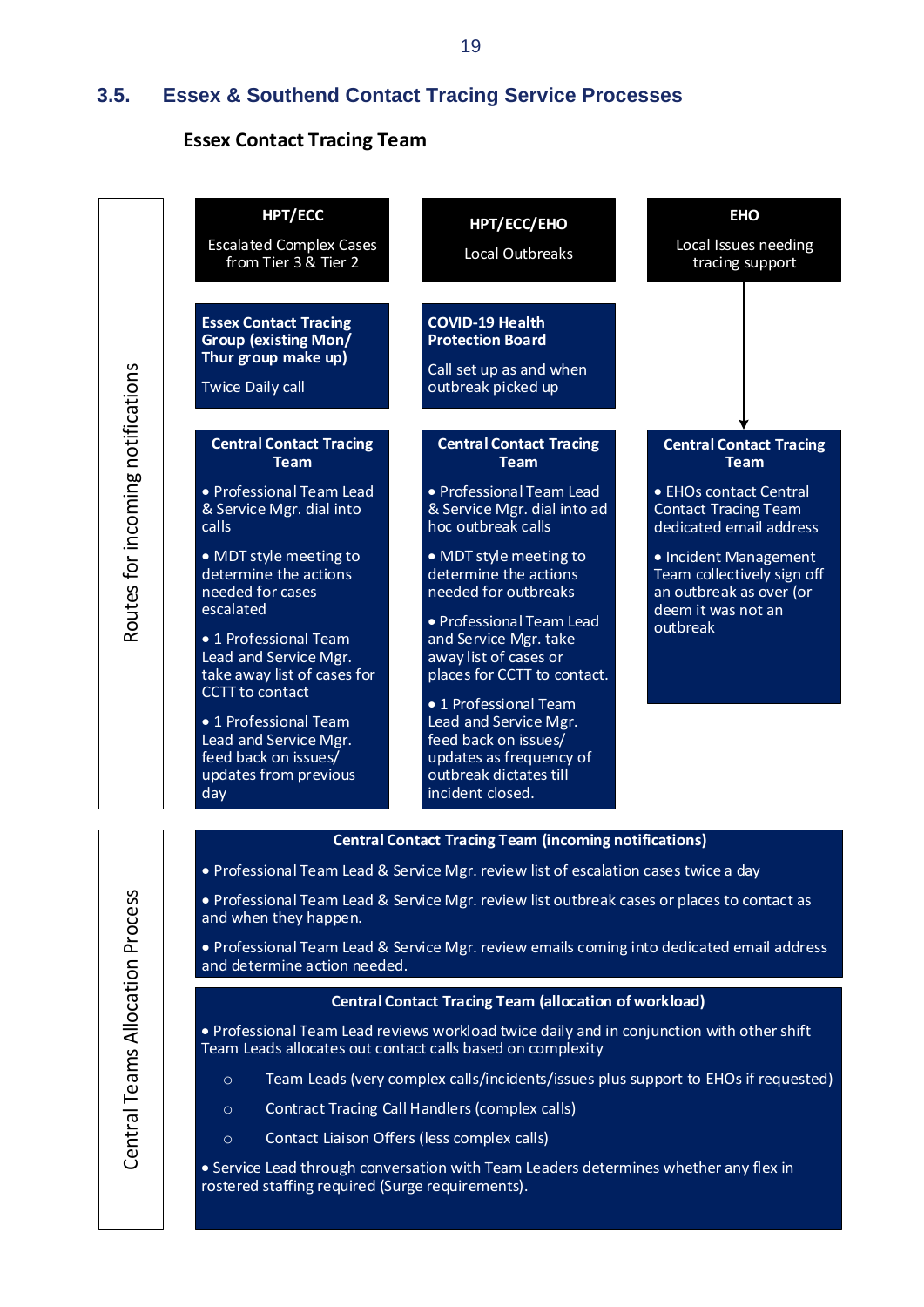|   | <b>Central Contact Tracing Team (contact tracing)</b>                                                                     |
|---|---------------------------------------------------------------------------------------------------------------------------|
|   | • Team Leads                                                                                                              |
|   | O Oversee and manage workload of team in conjunction with other Team Leads and<br>Service Manager.                        |
|   | O Take lead in management of outbreak incidents within central team                                                       |
|   | O Liaise with District EHOs where their support needed in a particular locality                                           |
|   | O Take referrals from District EHOs where the EHOs need support (allocate response out<br>to team where appropriate)      |
|   | O Make contact with other EHOs in other Districts if surge capacity needed. Notify<br>XXXXX if this is needed.            |
|   | O Make contact (from XXXX number) and undertake contact tracing process for very<br>complex cases                         |
|   | O If resultant contacts less complex allocate out to rest of team as appropriate.                                         |
|   | O Undertake public health risk assessment, including escalation of issues or concerns to<br>HPT/PHE for advice.           |
|   | O Document information obtained from cases/incidents and outcomes.                                                        |
|   | O Ensure escalations are actioned and closed appropriately.                                                               |
|   | O Liaise with contacts in border areas where cases/incidents straddle                                                     |
|   | O Liaise with border forces and ports as appropriate and under guidance from HPT                                          |
|   | • Contract Tracing Call Handlers                                                                                          |
|   |                                                                                                                           |
|   | O Make contact with cases/organisations/locations following PHE protocol and scripts                                      |
|   | O Undertake public health risk assessments                                                                                |
|   | O Ascertain contacts (where these are considered to not be complex, complete<br>documentation for T3/T2 to pick up calls) |
|   | O Call contacts (utilising the Contact Tracing Liaison Officers if appropriate)                                           |
|   | O Provide public health advice were appropriate including advice relating to complex<br>incidents/outbreaks               |
| O | Document information obtained and outcomes in XXXXX system.                                                               |
| O | Escalate any difficult issues or difficult non-compliance or concerns to a Team Lead.                                     |
| O | Pick up cases escalated from the Contact Tracing Liaison Officers                                                         |
|   | O Ensure escalations are actioned and closed appropriately.                                                               |
| O | Flag workload capacity issues to a Team Lead.                                                                             |
|   | O Flag to Team Lead if District EHO support required for geographical expertise.                                          |
|   | • Contact Tracing Liaison Officers                                                                                        |
|   | O Make contact with cases following national PHE protocol and scripts                                                     |
|   | O Document information and outcomes in XXXXX system                                                                       |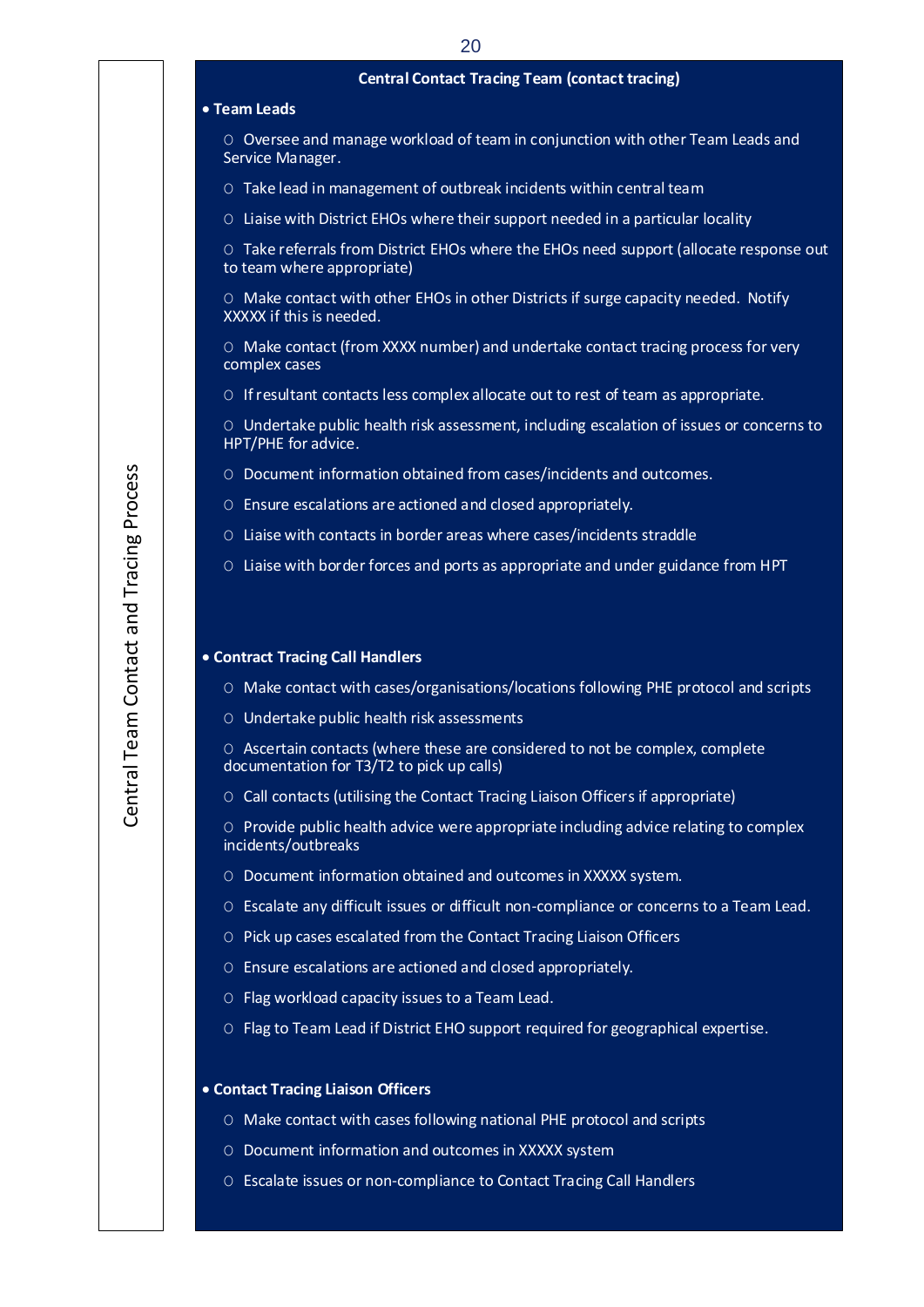## <span id="page-20-0"></span>**3.6. Memorandums of Understanding and Standard Operating Procedures**

The following Memorandums of Understanding (MOU) and Standard Operating Procedures (SOPs) will support the working processes and relationships between other organisations required in this Local Outbreak Control Plan. If you would like a copy of the documents referenced below please email [public.health@essex.gov.uk](mailto:public.health@essex.gov.uk)

| <b>Setting</b>                                | <b>Last updated</b>     | <b>Document</b>                                                                                                                                                                                                               |
|-----------------------------------------------|-------------------------|-------------------------------------------------------------------------------------------------------------------------------------------------------------------------------------------------------------------------------|
| <b>Schools and early year</b><br>settings MOU | Awaiting final document |                                                                                                                                                                                                                               |
| <b>Care Homes SOP</b>                         | 22 May                  | $\lambda$<br>PDF<br><b>FINAL Template</b><br>PHE-LA Care Home S(                                                                                                                                                              |
| <b>Workplaces MOU</b>                         | Awaiting final document |                                                                                                                                                                                                                               |
| <b>Border Health Guidance</b>                 | 5 June                  | ⅄<br>PDF<br>BorderMeasures-Avia<br>tionIndustryOperatior<br>PDF<br><b>BorderMeasuresFAO</b><br>s-AviationSectorV2.00<br>PDF<br>19COVID-19PHEFAQ<br>s-AirportsV4.1.pdf<br>y<br>PDF<br>COVID-19PHEFAQs-<br>MaritimeSectorV6.00. |
| <b>Socially excluded groups MOU</b>           | Awaiting final document |                                                                                                                                                                                                                               |

# **3.7. Local Testing Capacity**

Most of the testing for those who have symptoms of covid-19 will be done through the national testing routes. Individuals assess this themselves either through the [NHS website](https://www.nhs.uk/conditions/coronavirus-covid-19/testing-and-tracing/ask-for-a-test-to-check-if-you-have-coronavirus/) or calling 111. The options will be to go to a drive-through test centre or have a test delivered to be taken at home and returned. There are drive-through test centres at Stansted and Ipswich as well as a mobile unit whose location each day. The list of dates and sites is available on the [Essex County Council website.](https://www.essex.gov.uk/news/current-dates-and-locations-for-mobile-testing-units)

There are additional testing options for key workers in Essex, details of which can be found on the relevant [Essex County Council webpage.](https://www.essex.gov.uk/getting-tested-for-covid-19) Care home managers can also ask for testing of their residents or staff from the national portal, or via the health protection team of Public Health England if they think they have an outbreak. The testing in cases of suspected care home outbreaks is undertaken by Commiseo Primary Care Solutions.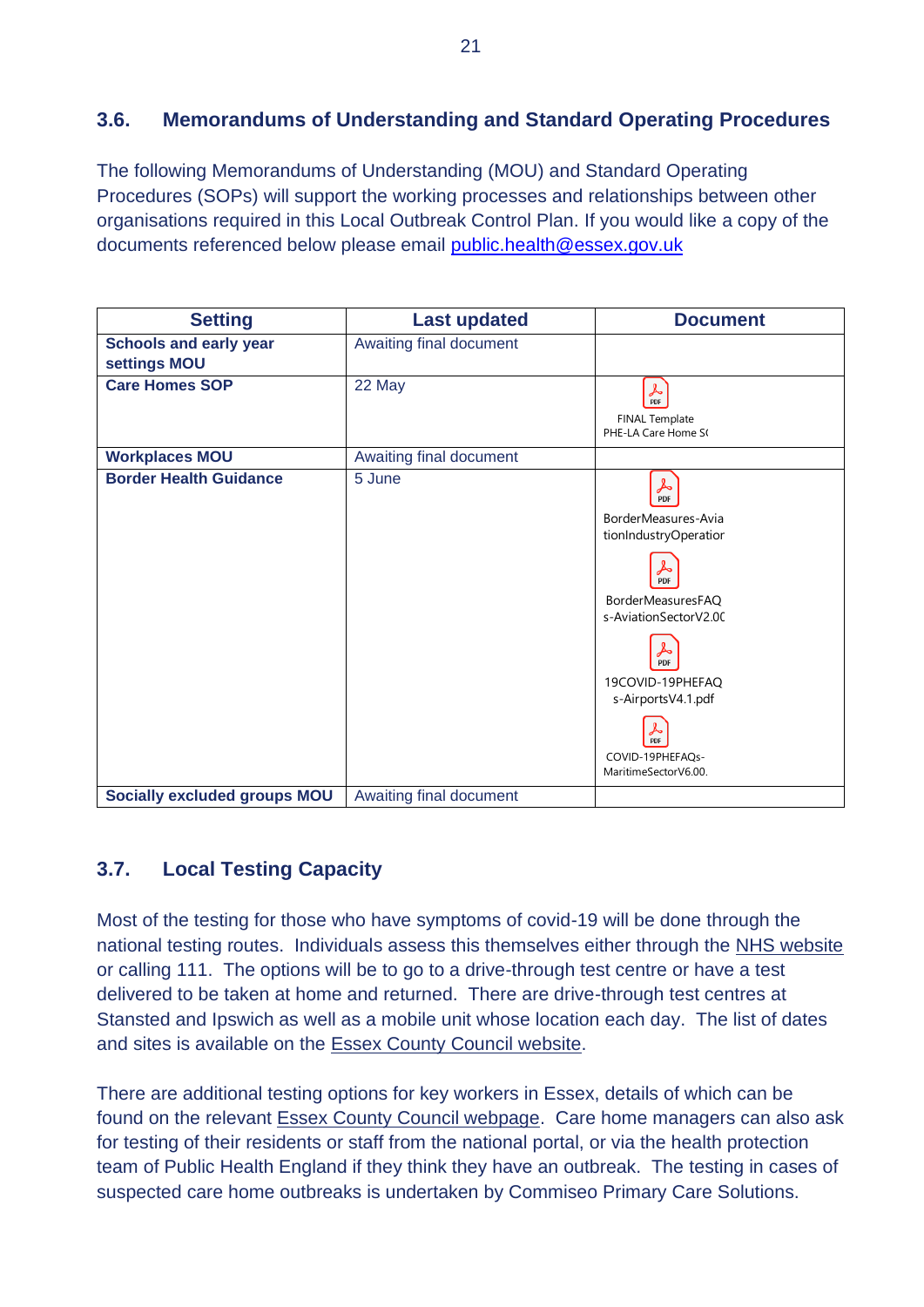Testing of patients admitted to hospital or attending the emergency department is arranged by the hospitals. Hospitals will also test patients being discharged in to care homes even if they are not symptomatic.

All the above must cover most of the testing that is needed in Essex. There will be situations in which these arrangements are inadequate. For example, a person in temporary accommodation without a phone, internet access or transport. For these rare occasions we can employ Commisseo Primary Care Solutions. They will undertake the testing but need a definite safe location to undertake the testing, for example an individual's room in a house of multiple occupation. This will be undertaken on a fee for service basic depending on the number of tests that needed to be done in a location and the distance that needed to be travelled to that location.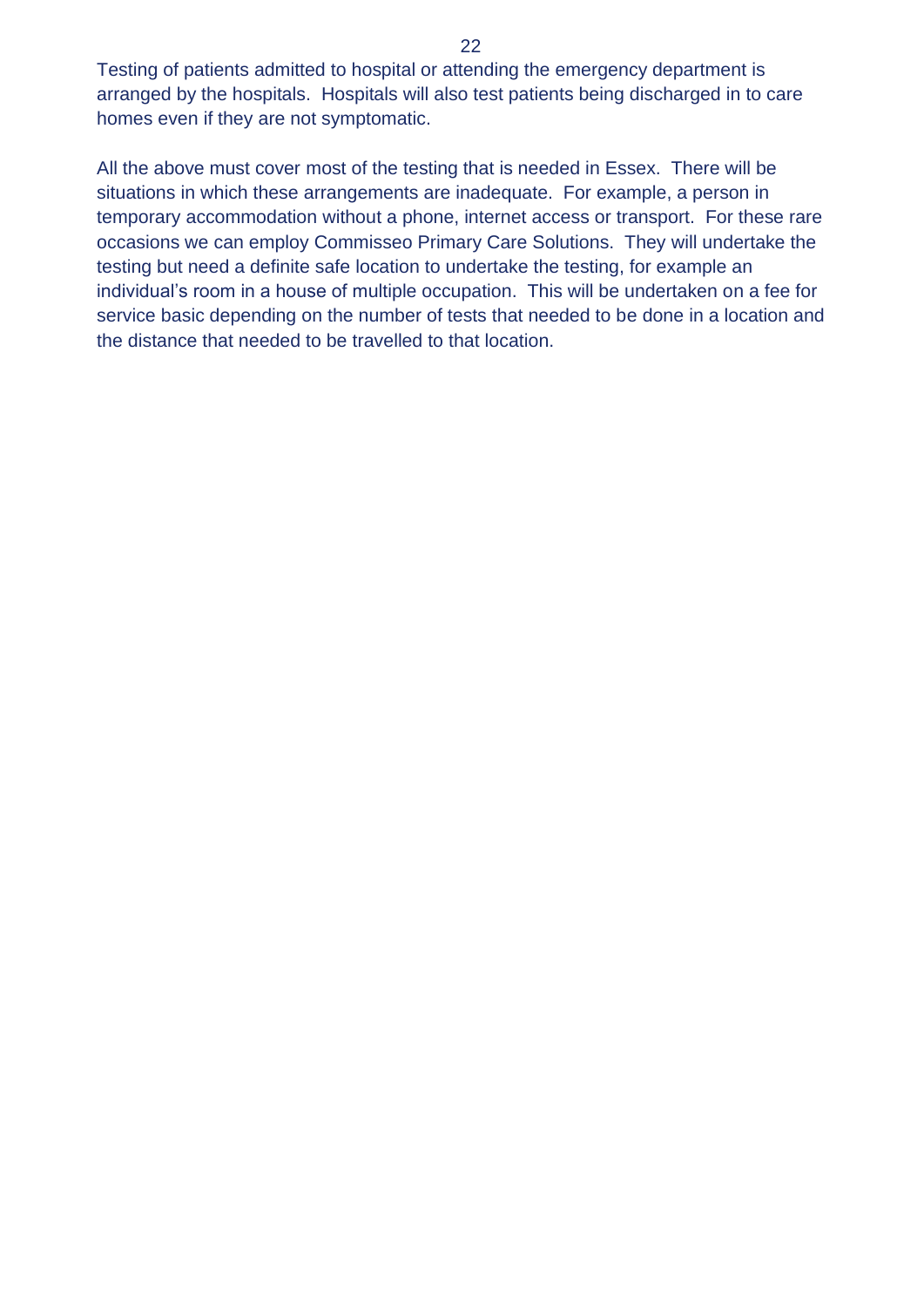# **4. Data Integration**

# **4.1. Data sharing**

Agencies will assume they are required to adopt a proactive approach to sharing information by default, in line with the Instructions of the Secretary of State, the Statement of the Information Commissioner on COVID-19 and the Civil Contingencies Act (CCA).

The Secretary of State has issued four notices under the Health Service Control of Patient Information Regulations 2002 requiring the following organisations to process information: NHS Digital, NHS England and Improvement, health organisations, arm's length bodies, Local Authorities, General Practitioners. These notices require that data is shared for purposes of COVID-19 and give health organisations and local authorities the security and confidence to share the data they need to respond to COVID-19. These can be found [here.](https://www.gov.uk/government/publications/coronavirus-covid-19-notification-of-data-controllers-to-share-information)

The data sharing permissions under the Civil Contingencies Act 2004 and the statement of the Information Commissioner all apply. Under the Civil Contingencies Act 2004 (CCA) and the Contingency Planning Regulations, Category 1 and 2 responders have a duty to share information with other Category 1 and 2 responders. This is required for those responders to fulfil their duties under the CCA.

# **4.2. Proposed Test and Trace Tier 1 escalation routes**

There is a need to understand these three data flows and management processes. This includes:

- Data types and format
- Intended IG guidelines and compliance needs
- Frequency
- Feedback reporting

Three routes to Tier 1 escalation from the national test and trace team are captured in Figure 4.1. These are:

- 1. **Direct allocation:** records automatically allocated to Tier One due to their status. For example, a care home resident is followed-up without progressing through national test and trace (no questionnaire completed).
- 2. **Call handler escalation:** if a person provides information not captured by test and trace questions that requires escalation. For example, if a person has concerns over disclosure or is unwilling to provide information.
- 3. **Through review of data** the national test and trace team will identify any records or events that need escalation and have not been captured above. For example, school settings not escalated by call handlers or postcode co-incidences.

A fourth route to escalation, not captured in the diagram, will be **automatic escalation:** If a person provides certain responses to questions. For example, if a case identifies as "working in a healthcare setting". The case will be escalated after completion of the questionnaire.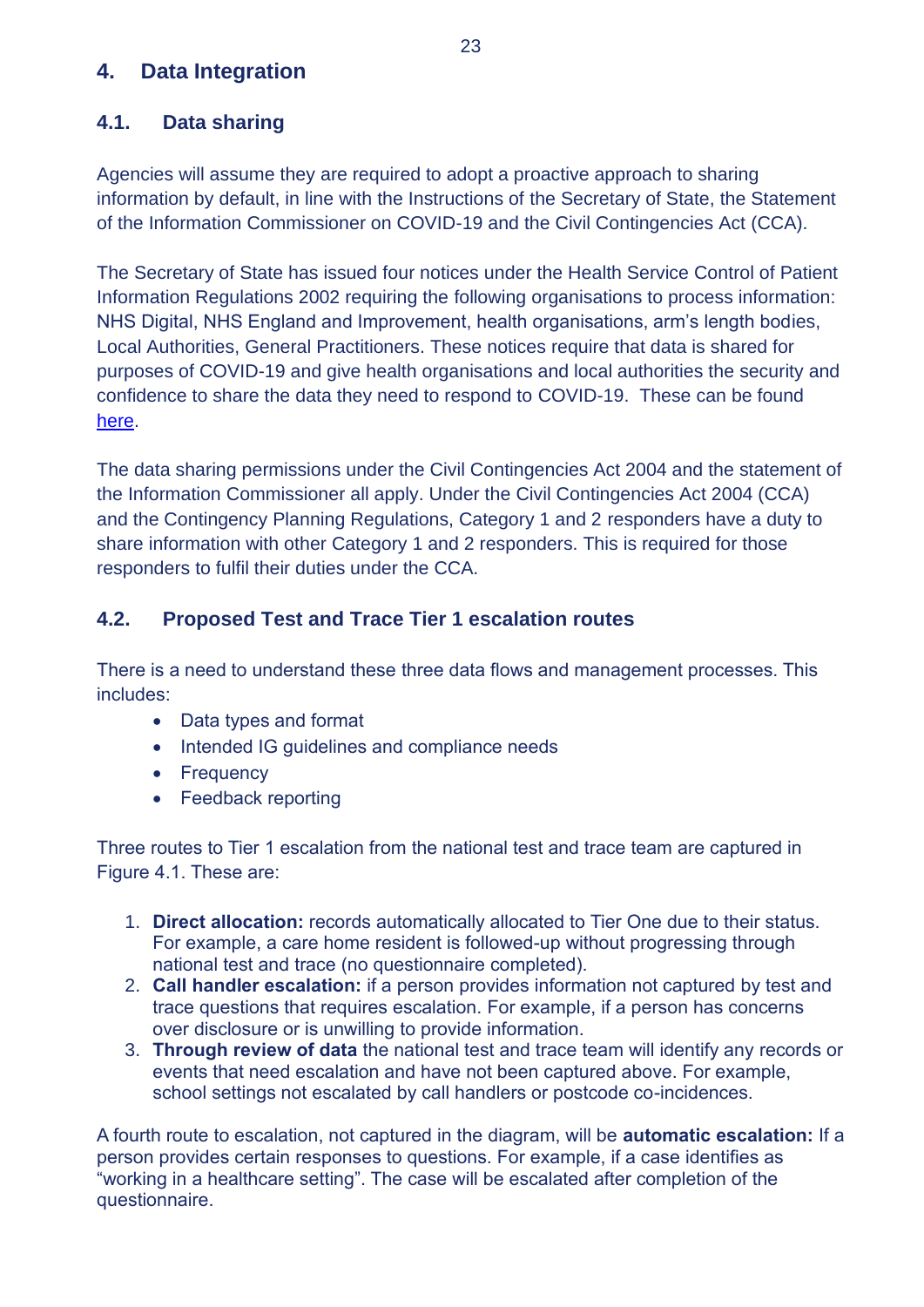

#### **Figure 4.1 Essex & Southend Test and Trace escalation routes**

3 routes to Tier 1 escalation

SGSS: Central system and database that stores and manages data on laboratory isolates and notifications. Captures all positive COVID-19 tests from laboratories across England. Stored in a central database within PHE

#### **4.2.1. Information flow & management processes**

For analysis of data the National infection service is expected to flag potential issues, clusters and general epidemiological findings. The ECC Public Health Intelligence team is expected to provide interpretation and deeper local insight and analysis.

Local flows and current unknowns are shown in Figure 4.2.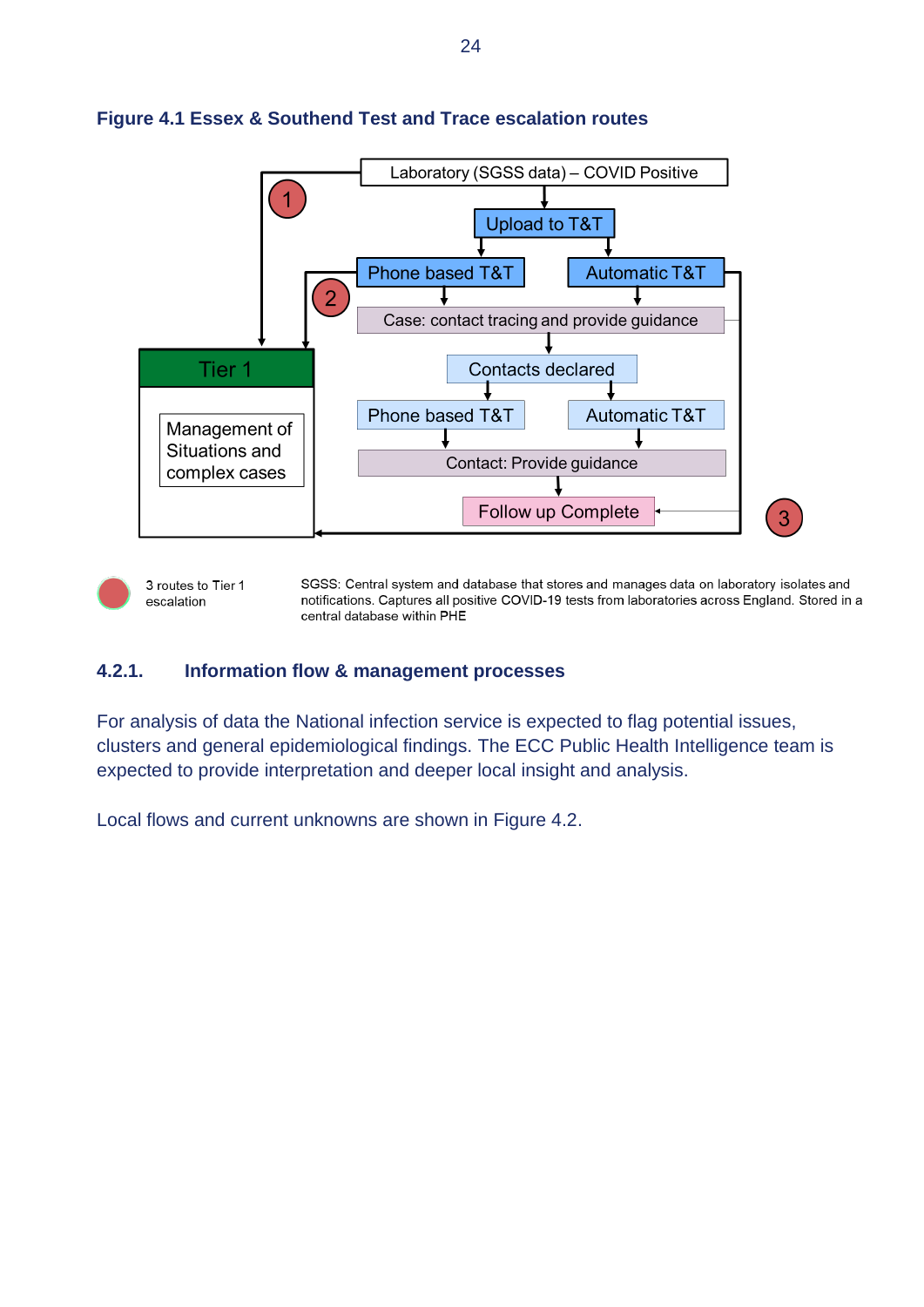



\*Activity recording and reporting

#### **4.2.2. Proposed detailed data flows**

Proposed detailed data flows are captured in Figure 4.3 below.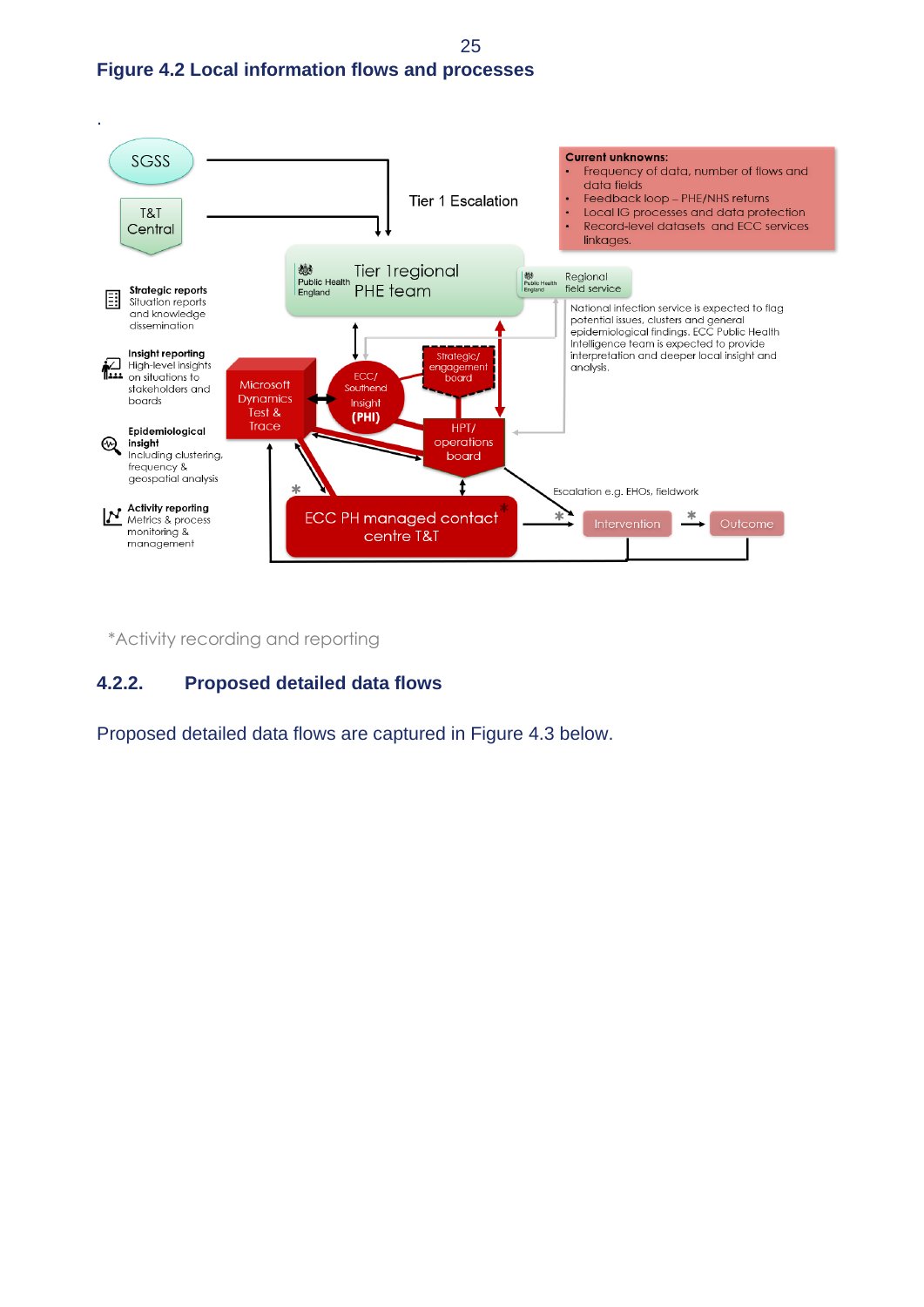



# **4.2.3. Responding to potential issues arising from the data**

It is essential that the system can identify and appropriately respond to what is happening locally. This needs to be through twice weekly meeting including Analyst lead, Consultant in Public Health or Consultant in Communicable Disease Control, Public Health England and Director of Public health to understand in detail local data trends.

This will involve consideration of local outbreaks as well as more crucially any emerging underlying trends in the wider community. Data considered may include:

- Increased numbers asking for testing as they have symptoms
- Increased number of positive tests
- Increased school absence as pupils are in households with symptomatic household members
- Increased number of small possible outbreaks in settings without a clear mode of transmission
- No large outbreaks big enough to make a significant contribution to an increase in the number of positive cases
- An increase in the number of hospital admission testing positive (this one have a 7 to 10 day lag after increased transmission)
- An increase in COVID-19 positive intensive care unit patients (after an additional lag)
- An increase in the number of COVID-19 positive deaths (again after a lag)

26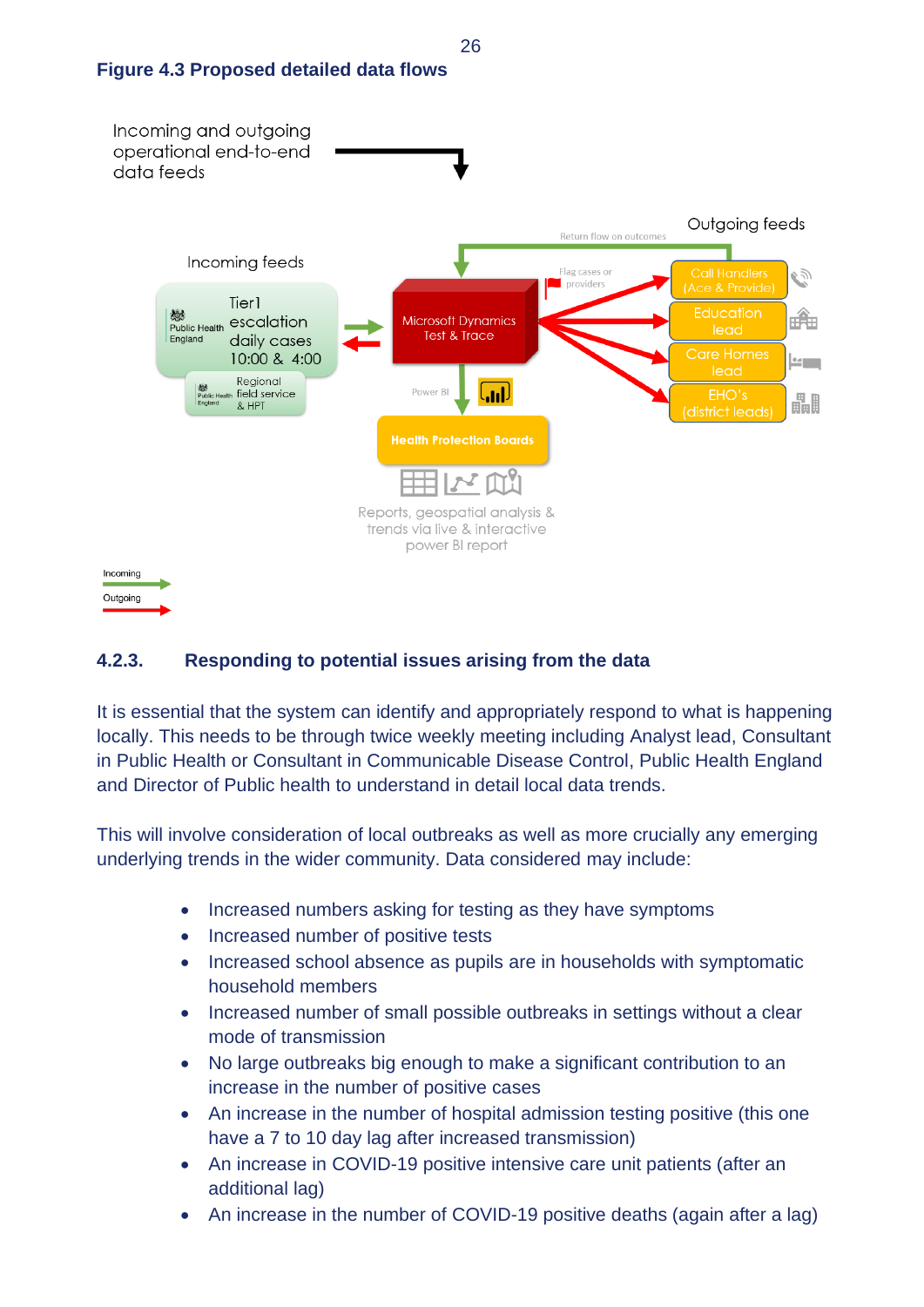This group would need to consider any implications and potential action required around this to be discussed at the Health Protection Board and if required the Engagement Board.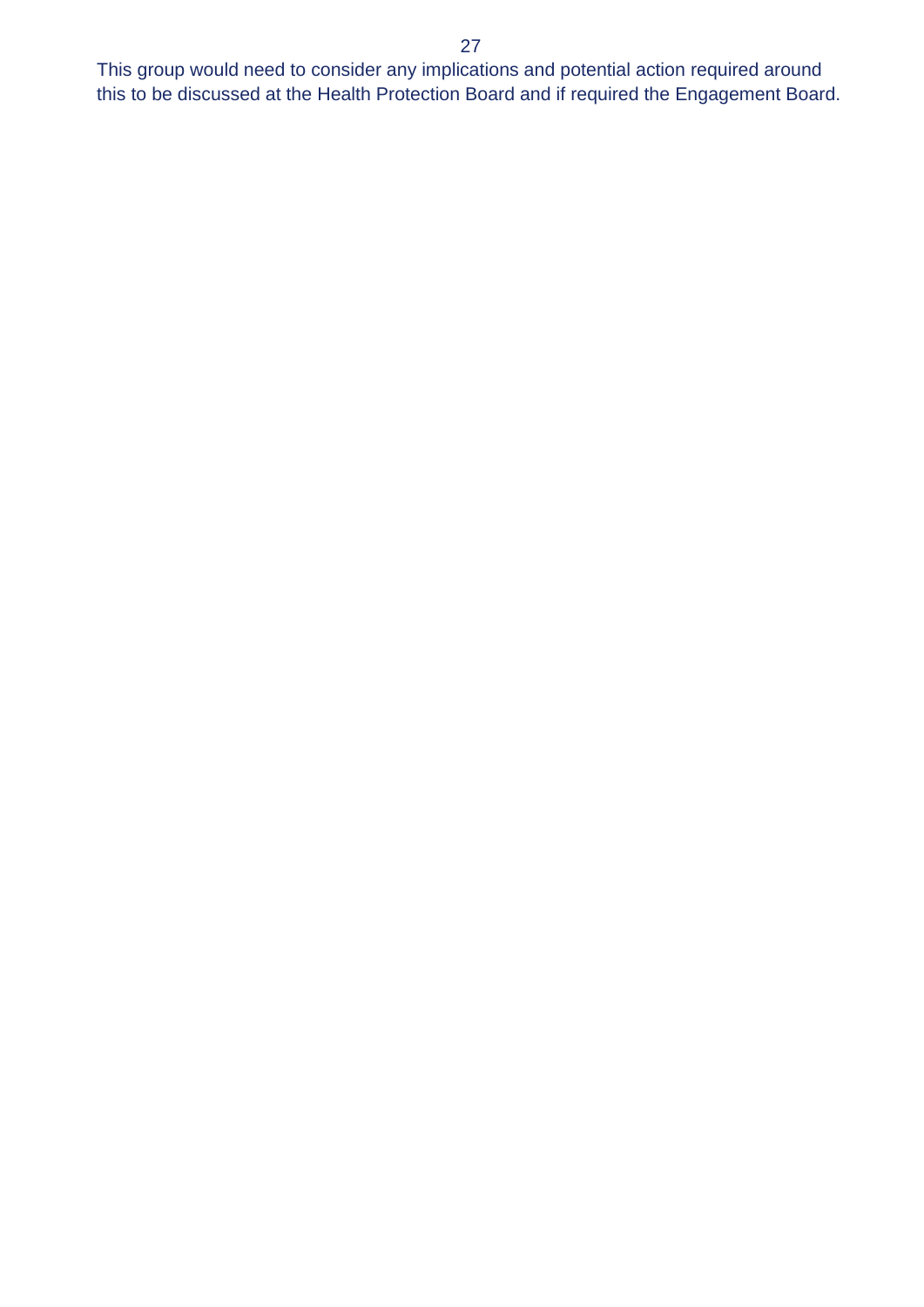## **5. Communications approach**

The Government will be providing lots of information and resources to support local authorities to communicate with residents about Test and Trace. Our approach will be to take that content, localise it where needed, and then share through every channel available to us. Of importance will be using the data available to us to identify communities we need to target (both geographical, demographic etc), and how best to tailor this messaging. This insight will be crucial to ensure we are targeting where we are seeing emerging issues and areas that are not adhering to social distancing measures. [\(Appendix](#page-30-0)  – [Communications Strategy\)](#page-30-0)

Communications approaches will be tailored to different audiences and centre around four key pillars:

- 1. **Prevention** -Our strategy to prevent the spread of the virus and encourage them to use track and trace. For this activity we should use PHE assets as much as possible and localise if required. Widespread "push" messages should be disseminated out across all owned channels, both from ECC and partners. We will also look at opportunities for "earned" content through, for example, media opportunities, partnerships, paid for opportunities. This will be supplemented by targeted activity which will be determined through insight and data.
- 2. **Management of Outbreaks** Our strategy when an outbreak occurs. For this activity communications will be two-fold – firstly direct and targeted communications to support the outbreak. This will align to the process/protocols put in place by Public Health colleagues for each scenario. Much like the process/protocol, there will be a generic approach which will be tailored to the relevant audience. It is anticipated that template guidance for communication will be issued by PHE which we should follow and adapt where appropriate (schools protocol being issued w/c 8th June which will include template letters for staff/parents for example). In these instances the setting will be provided with these templates and supported with finalising and issuing these via established channels. The second element would be any wider communications required in relation to local outbreaks, for example managing public/media interest and scrutiny around local outbreaks.
- 3. **Local action in response to outbreaks/R number/additional insight** Our strategy for implementing local action to further prevent the spread of infection. Activity will focus on communicating clearly the process around how decisions are made around local action, and communicating what decisions are made and impact of these.
- 4. **Support** Our strategy for people who need to isolate. Activity will focus on providing those who need to isolate with effective support and guidance of how best to support themselves during a period of isolation (including financial support/guidance around sick pay), including, where appropriate, directing to Essex Welfare Service.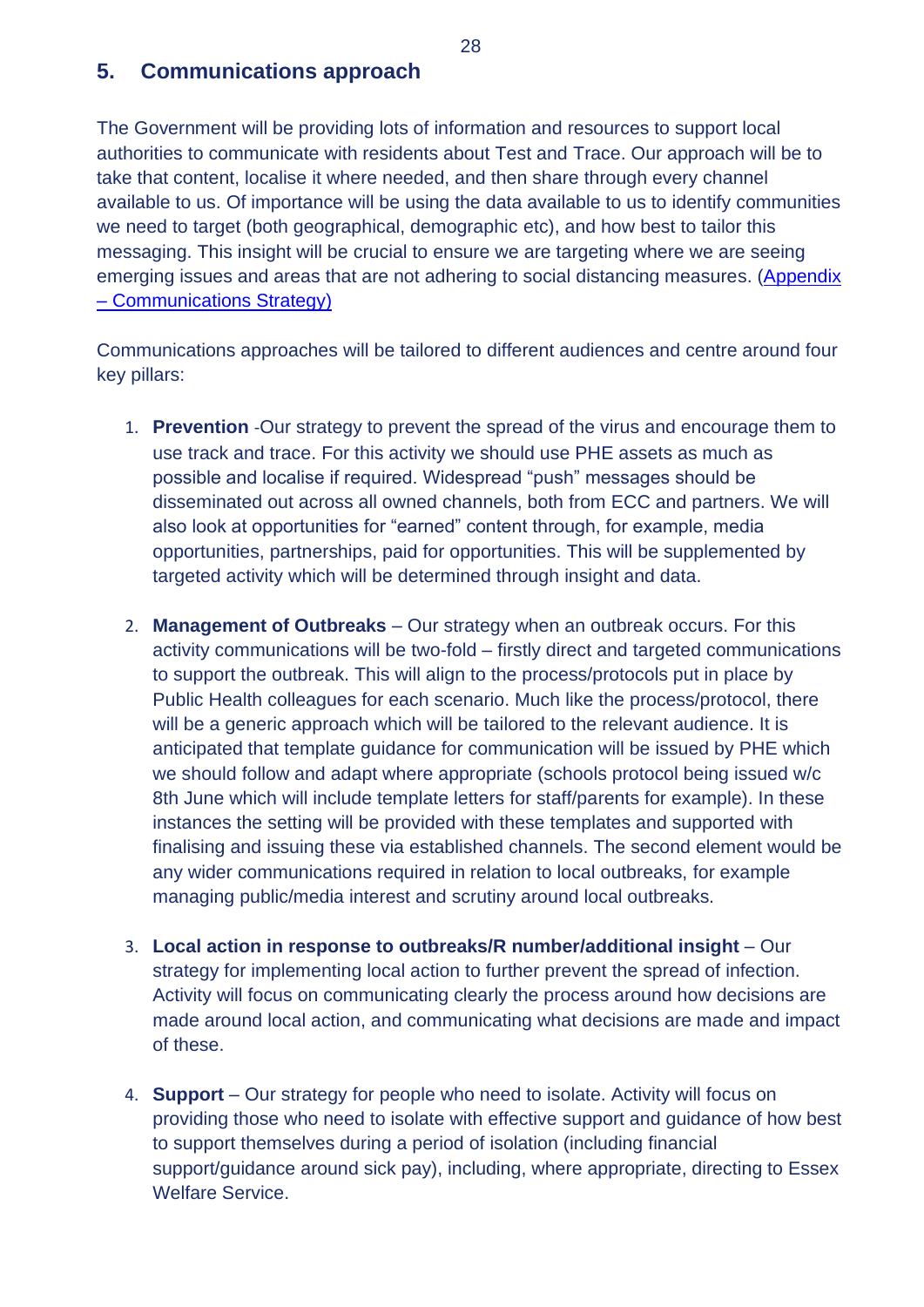For each above scenario, a separate plan has been created which will allow for detailed scenario planning and templates to be developed. (Appendix – Awaiting Plans).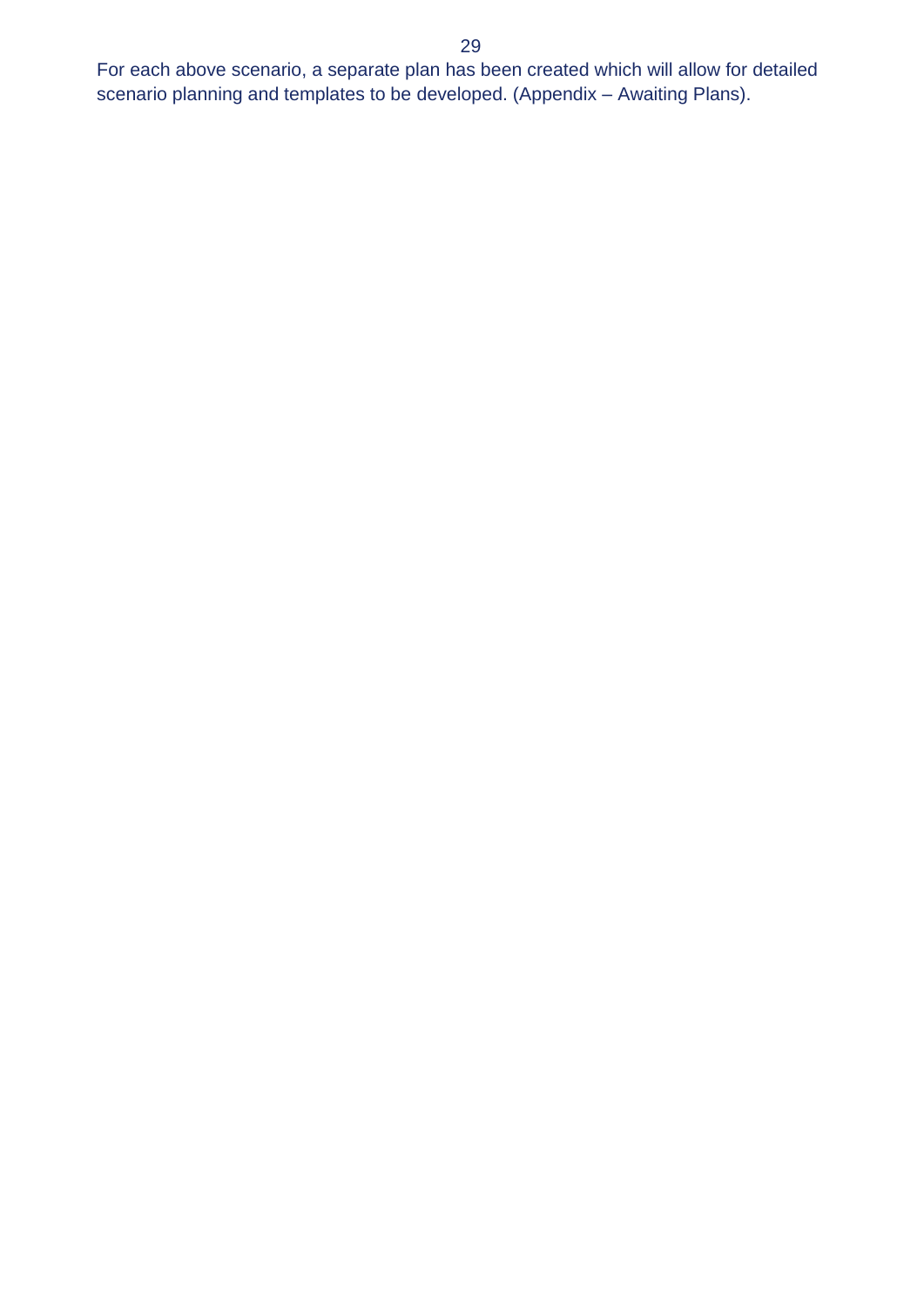# **6. Lockdown**

It is likely that as cases reduce local infection rates will vary more. This may require consideration of options to take local action in reducing transmission. It is recognised that lockdown has been the single effective measure in the UK to date. While the key purpose of this plan is to ensure local test and trace systems effectively contain Outbreaks there may be a need to consider and action wider lockdown arrangements

The options will need to be developed by the Health Protection Board with strong input from PHE both Regionally and likely nationally.

The SCG will need to be fully engaged with particularly the Chief Constable aware and in agreement with any areas requiring police intervention.

The Engagement Board will need to consider recommendations and decide on agreed action as well as communicate this.

Action might include:

- Urging local people to return to lockdown
- Asking businesses to close in each area for example the High street
- Advising/delivering Closure of all schools in an area
- Working with Regional and National leads around the need for more enforced lockdown

Draft guidance on legal powers to add enforcement if needed are in Appendix 10.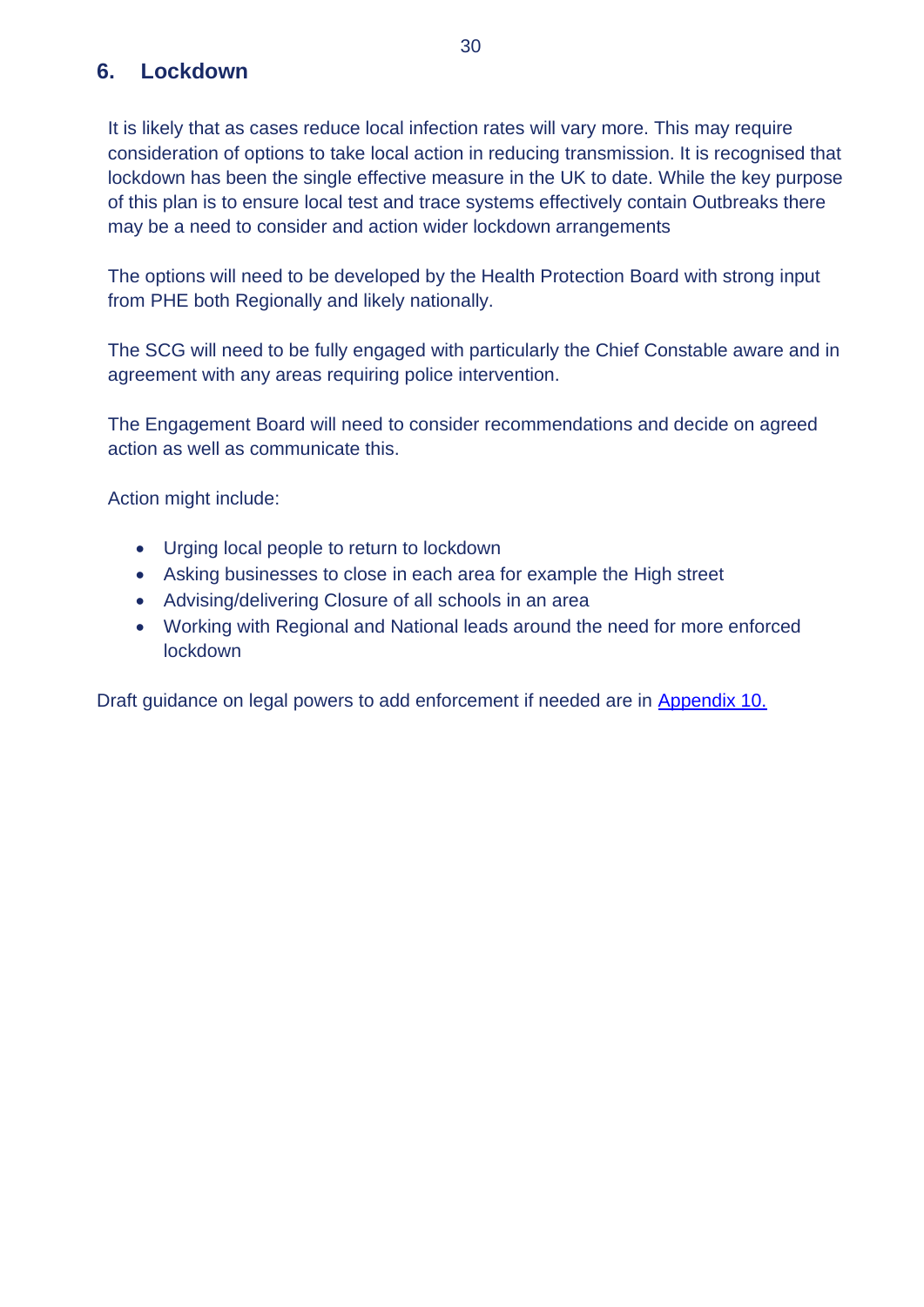# <span id="page-30-0"></span>**7. Appendices**

| <b>Title</b>   |                                                                                           | <b>Last</b>          | <b>Document</b>                    |
|----------------|-------------------------------------------------------------------------------------------|----------------------|------------------------------------|
|                |                                                                                           | updated              |                                    |
| $\mathbf{1}$   | ERF Covid-19 Supporting Framework v3                                                      | 4 June 2020          | <b>See</b><br>appendices<br>folder |
| $\overline{2}$ | TORs and membership lists for Boards                                                      | 12 June<br>2020      | <b>See</b><br>appendices<br>folder |
| 3              | <b>Essex Welfare Service</b>                                                              | 19 June<br>2020      | <b>See</b><br>appendices<br>folder |
| $\overline{4}$ | Setting specific flow charts                                                              | 18 June<br>2020      | 7.1                                |
| 5              | Directory of contacts                                                                     | 18 June<br>2020      | <b>See</b><br>appendices<br>folder |
| 6              | <b>Scripts</b>                                                                            | Not yet<br>confirmed |                                    |
| $\overline{7}$ | Template East of England Joint Communicable<br>Disease Incident/ Outbreak Management Plan | 25 June<br>2020      | <b>See</b><br>appendices<br>folder |
| 8              | <b>Communications Strategy</b>                                                            | 18 June<br>2020      | <b>See</b><br>appendices<br>folder |
| 9              | Scenario specific comms plans                                                             | To follow            | To follow                          |
| 10             | <b>Control Powers for Lockdown</b>                                                        | 29 June<br>2020      | <b>See</b><br>appendices<br>folder |
|                |                                                                                           |                      |                                    |

# <span id="page-30-2"></span>**7.1. Setting specific flow charts If you would like a copy of the documents referenced below please**

**email [public.health@essex.gov.uk](mailto:public.health@essex.gov.uk)**

<span id="page-30-1"></span>